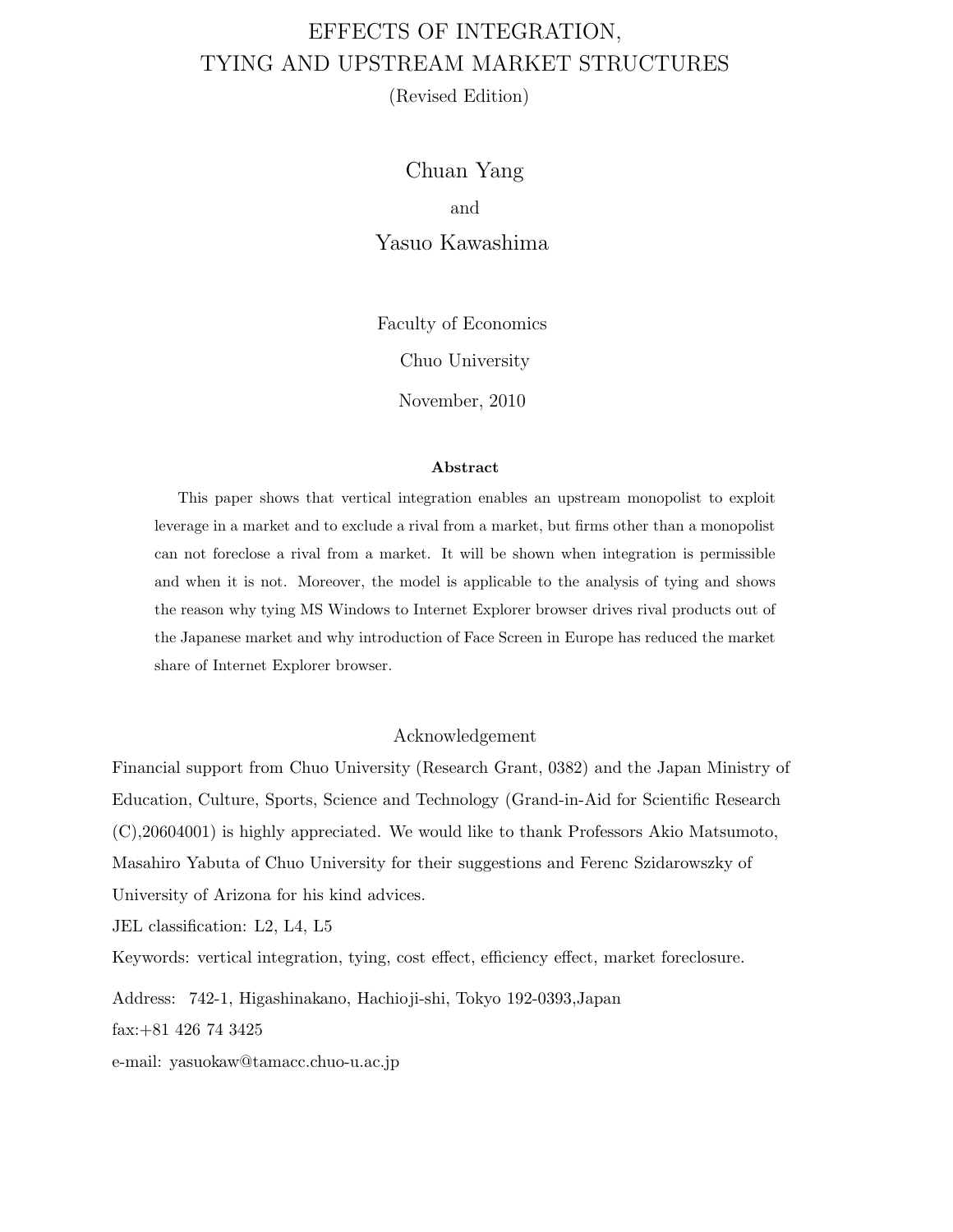## **1 Introduction**

Market foreclosure has been a controversial issue in U.S. antitrust law and industrial organization. Vertical integration is one of typical means to achieve market foreclosure. There is the fear that vertical integration makes a market inefficient by serving to reduce competition through market foreclosure. Thus, it is crucially important and controversial not only for the firm's management strategies, but also for courts and regulators to determine whether the merger is competition-neutral or not. On the other hand, if it is competitive-neutral or improves market efficiencies, the integration is likely to lower market prices through efficiency gains of the merger.

Thus, there have been two strands of thought about effects of the vertical integration; one is that it is competitively neutral or promotes market efficiencies through its efficiency gains; for example, see Bork (1978) and Chen (2001). Especially, Chen (2001) makes an important contribution on the subject; he develops an equilibrium theory of vertical integration and shows that the merger lowers downstream prices and that it can even if market foreclosure arises. The other stand is that it has anticompetitive effect on a market; for example, see Salinger (1988,1991), Ordover, Saloner and Salop (1990), Hart and Tirole (1990), Ma (1997), Riordan (1998), Choi and Yi (2000), Church and Gandale (2000). However, Chen and Riordan (2007) show that the vertical integration and the exclusive contract lead to market foreclosure. If the integration has anticompetitive effect, market price is enhanced because it confers more monopolistic power on the integrated firm.

In this paper, the upstream market structures and the productivity of downstream firms which have been ignored will play crucial roles in our analysis of vertical integration. We shall argue that vertical integration benefits consumers and that the foreclosure effects of the integration depend crucially upon upstream market structures; an upstream monopolist can exploit leverage through the integration in a second market, but an upstream duopolist can not. It is interesting to note that our model can apply to the analysis of tying and that tying by a monopolist can exclude a rival from a market. Moreover, the model can explain why "keiretsu" emerges in games in which there are multiple upstream firms.

The model presented in this paper will mainly examine effects of the vertical integration in vertically related markets. We model these markets as a two-stage game: the first stage corresponds to the upstream market and the second stage to the downstream market. Given the total demand for their outputs, the downstream firms compete to supply it. Once equilibrium outputs of downstream firms are determined, demand for inputs of the upstream firms is derived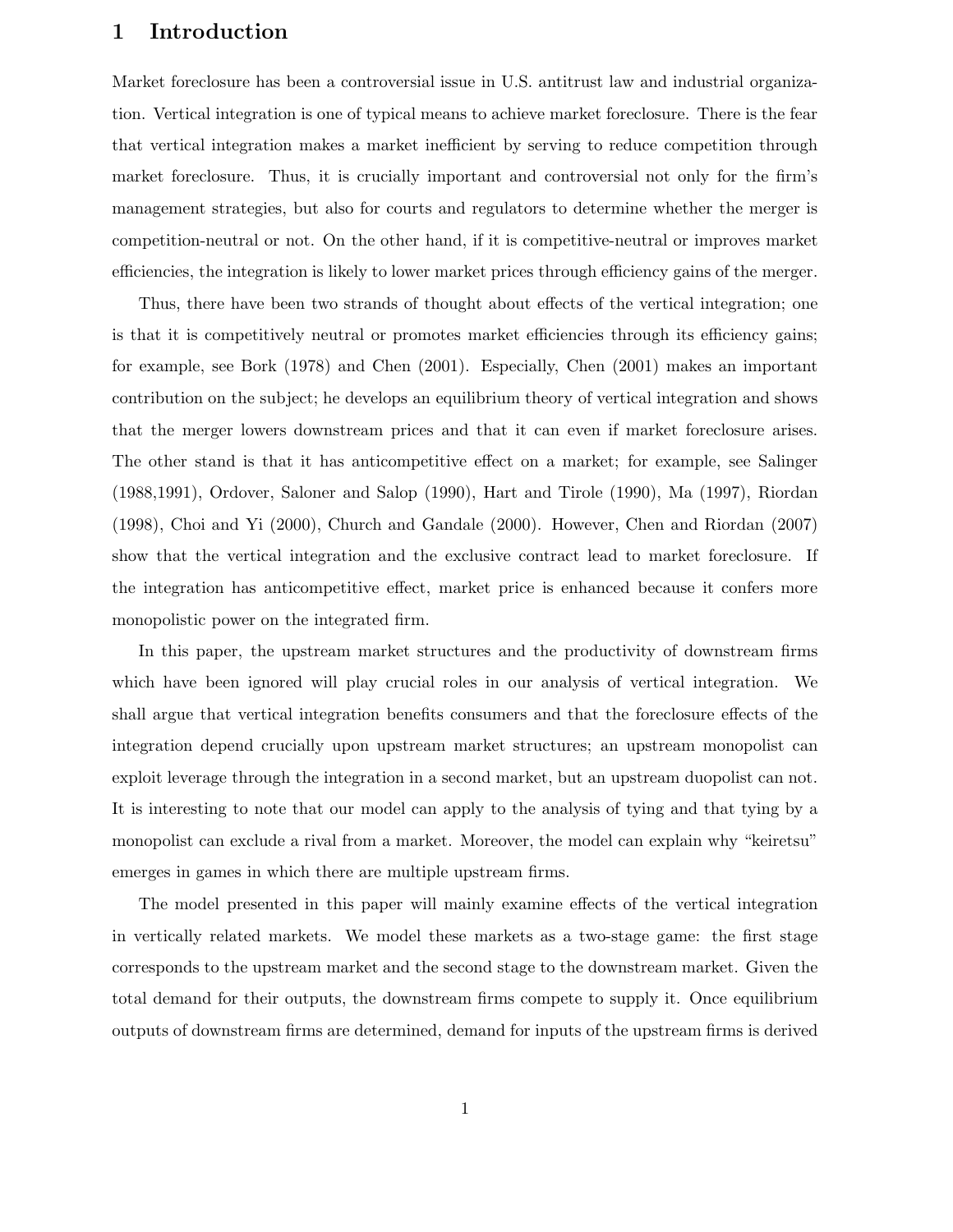from equilibrium outputs of the downstream firms. With known total demand for inputs by the downstream firms, the upstream firms compete to supply it. Note that the present model does not consider incentives for the merger.

The characteristics of the integration effect are different from others because the integration has two distinct kinds of effects. One is cost-reducing effect (hereafter, cost effect) which reduces the price because the integrated firm can get access to inputs (or throughputs) at the marginal costs. The other is efficiency effect, which is due to the fact that the downstream division of the integrated firm may have superior or inferior production facilities relative to a rival. For example, if the downstream division holds superior facilities, efficiency gains have a tendency to lower market price, but inferior efficiency has an opposite effect. Chen (2001) also identifies two effects of the integration: the efficiency and the collusive effects. The former is our cost effect and the latter, which is different from our efficiency effect, comes soley from the fact that downstream products are differentiated.

The model will examine two distinct kinds of games. The first is called the upstream monopoly game (hereafter, monopoly game) in which there is an upstream monopolist and two downstream firms. The other is called the upstream duopoly game (hereafter, duopoly game) in which there are two firms both operating in the upstream and the downstream market. It will be shown that an upstream monopolist can foreclose a rival firm by the vertical integration *per se* even if there are no efficiency gains through the integration. In other words, the cost effect is so strong in the monopoly game that a rival has to exit from a market even if the efficiency effect does not work against the rival.

On the other hand, when we consider the duopoly game, the integrated firm can not exclude a rival from the downstream market even if an efficient upstream duopolist merges with an efficient downstream firm; the cost effect is moderate enough for a competitor to stay in the downstream market even if the efficiency effect works to the advantage of the integrated firm. Although the vertical integration enables the upstream monopolist to exploit leverage too effectively for the rival to stay in the downstream market, the duopolist fails. Thus, the strength of the cost effect depends upon upstream market structure. These results are in stark contrast with those in Chen (2001) and Chen and Riordan (2007) in which the presence of an upstream rival does not make any difference to their analysis.

Moreover, our model shows that there are no trade-offs between competitiveness and market efficiency in both games. Even if the merger is competitively neutral in the sense that it does not result in foreclosing rival firms, market efficiencies are enhanced because post-merger equilibrium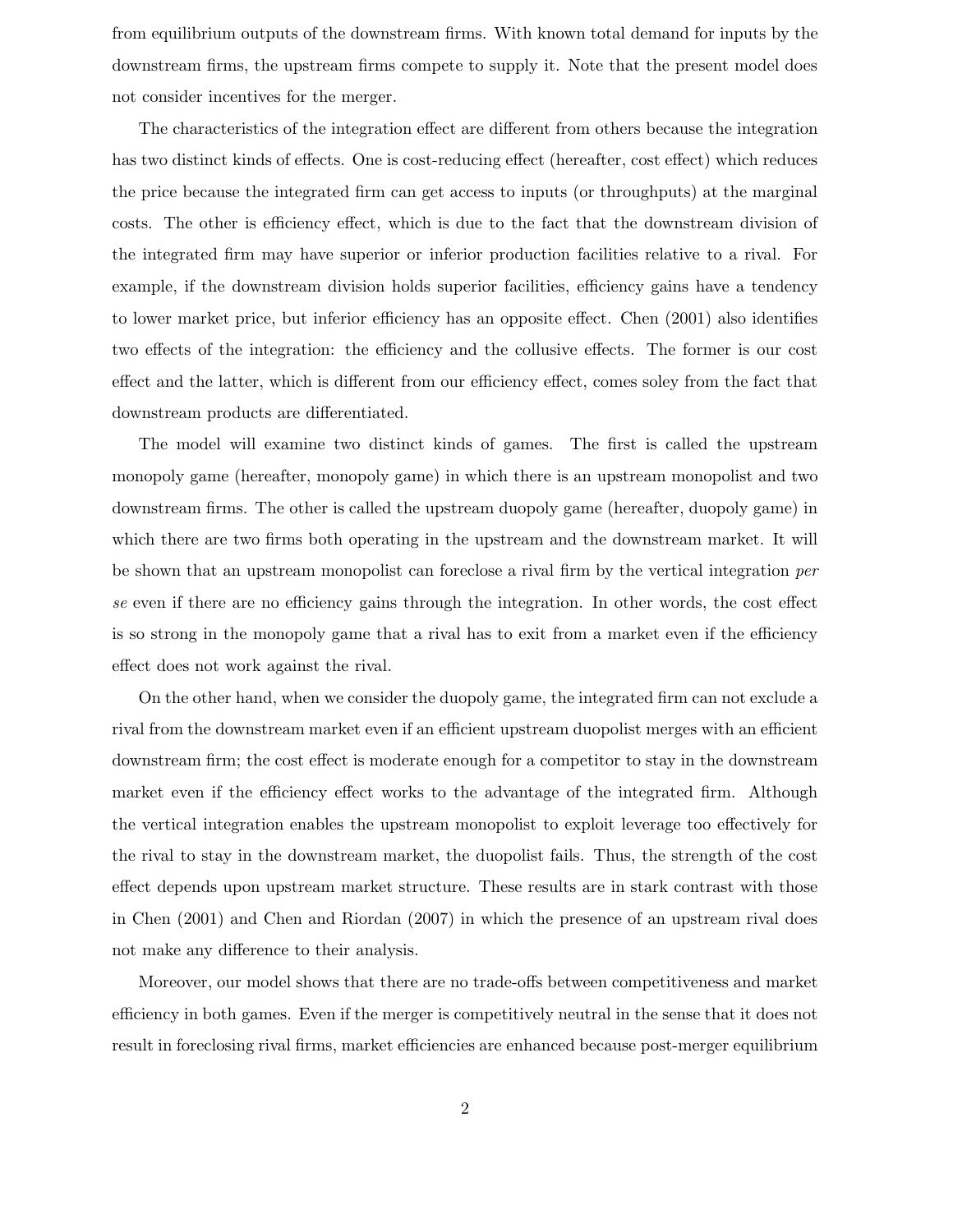price goes down.<sup>1</sup> Finally, it is of some interest to note that the merged duopoly maximizes profits by not supplying inputs to the upstream market.<sup>2</sup> This may correspond to "keiretu" in Japanese industries.

As pointed out by Scherer (1980), the analysis of the vertical integration can be applied to that of tied sales because the tied sales is a special type of the vertical merger in vertically related markets. It will be shown that tying a product of an *upstream monopolist* with products of a downstream firm excludes a downstream rival from the market.<sup>3</sup> Considering a real case, the tying of MS Windows to Internet Explorer browser (henceforth, IE) has enabled Microsoft, which is a *de facto* upstream monopolist of computer OS, to foreclose Netscape's Navigator web browser. Tied sales have been allowed in Japan until now, and hence IE has been able to enjoy an almost 100 percent market share. Recently, the introduction of a Choice Screen in Europe has caused the market share of IE to shrink, and other major browsers to enjoy gains of market shares in 2009.<sup>4</sup> However, it will be shown that tying a product of one of *upstream duopolists* with products of a downstream firm does not foreclose a rival from the market. For example, tying a Toyota car with an air-conditioner, which is produced by its subcontractor, has not excluded rival firms from this Japanese auto market. Although the details of these examples differ from our model, they illustrate the empirical relevance of our arguments.

Our paper is organized as follows. Section 2 sets forth the effects of the integration by an upstream monopolist. The integration by the monopolist causes market foreclosure even if the monopolist has the same production facilities. This in turn enables us to show that tied sales result in excluding un-tied products. This explains why Microsoft excludes Netscape Navigator web browser and the IE has enjoyed a 100% share in the Japanese market. Section 3 explores the duopoly game and shows that the integration does not exclude a rival firm from the market. It will be shown that the upstream division does not supply inputs to the upstream market. This may explain "keiretu" . We end with our conclusions and a discussion of limitations of the model in Section 4.

<sup>&</sup>lt;sup>1</sup>These observations are consistent with what Hortacsu and Syverson (2007) observed in their empirical analysis of cements and ready-mixed industries in the US.

<sup>2</sup>Salinger (1988) also reached the same conclusions under some assumptions.

<sup>&</sup>lt;sup>3</sup>A contribution to the leverage theory of tying was made in Whinston (1990). His model, however, does not enable us to draw up appropriate guidelines for antitrust and regulatory rules.

<sup>4</sup>For detail, see Net Applications' Annual Industry Report.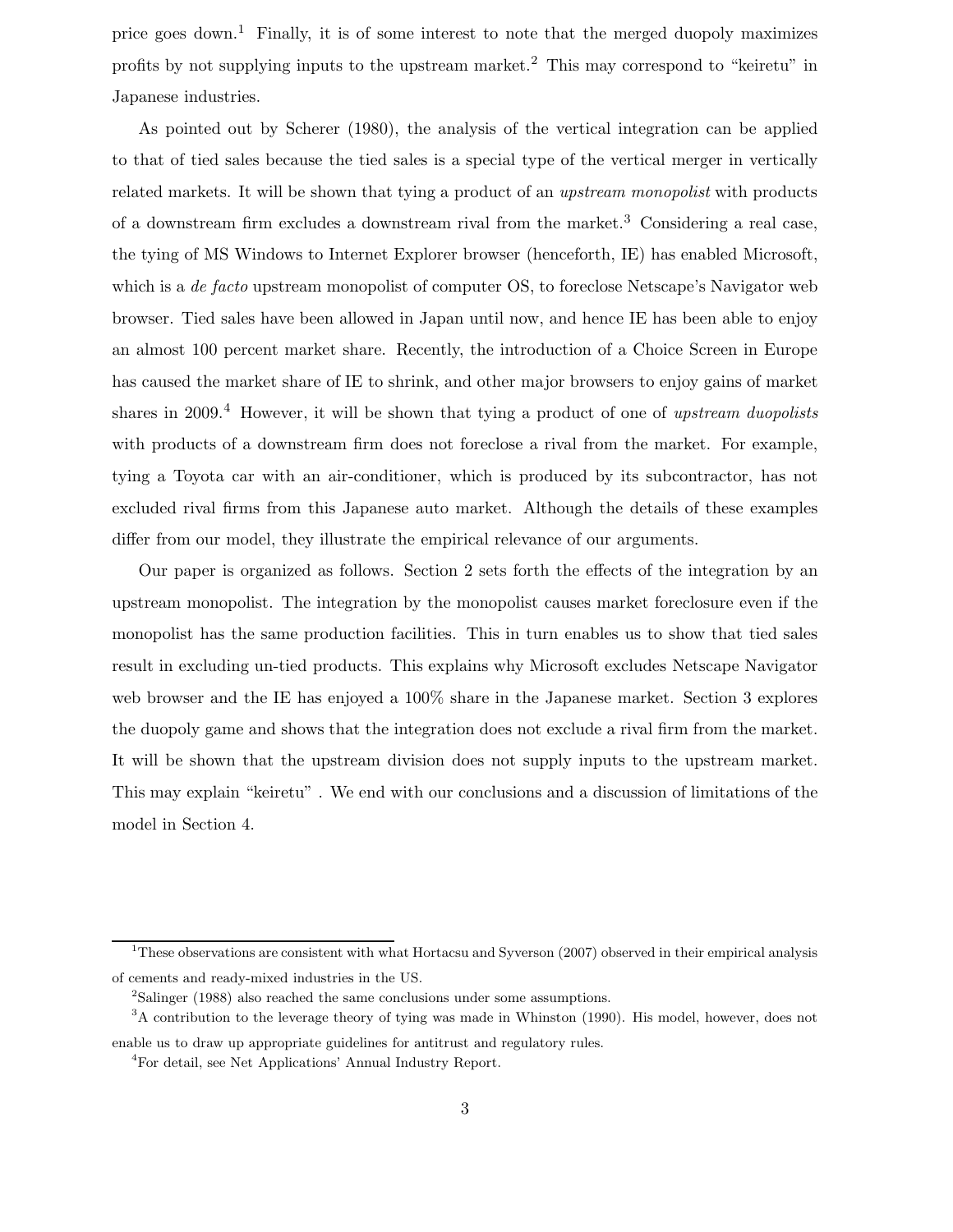## **2 The basic Ingredients**

Consider a vertically related market in which two firms 1 and 2 supply a consumer good. The consumer good is produced by using inputs which are provided by two firms, firms 3 and 4. The former market, supplied by firms 1 and 2, is called the downstream market and the latter the upstream market. This game is called a duopoly game and is a benchmark game against which other games are evaluated. The demand for the consumer good is given by

$$
P = a - x = a - (x_1 + x_2),
$$
\n(1)

where P represents the price of consumer good,  $x_i$  the quantity of output by firm i,  $i = 1, 2$ , and a a fixed constant.

To simplify our analysis, assume that  $\alpha_i$  units of inputs are translated into a unit of output (or a consumer good) by firm  $i, i = 1, 2$ . It follows that

$$
x_i = \frac{1}{\alpha_i} y_i, \ i = 1, \ 2,
$$
\n(2)

where  $y_i$  is the quantity of inputs for firm i. This is the production function of firms 1 and 2. To proceed with our analysis, it will be assumed that productivity of firm 2 is higher than that of firm 1, and that the difference between them is not very large. Formally, this assumption can be expressed as

#### **Assumption 1.**  $1 < \alpha = \alpha_1/\alpha_2 \leq 2$ ,

Together with this, it is also assumed that

$$
c_i = \alpha_i p, \quad i = 1, 2,
$$
\n<sup>(3)</sup>

where  $c_i$  stands for the unit cost of the consumer good produced by firms 1 and 2, and  $p$  for the price of inputs. This means that firm i using  $\alpha_i$  units of inputs produces one unit of a consumer good at a cost  $\alpha_i p$ .

To simplify our analysis and to ensure positive outputs of firms in various types of games, assume that the marginal costs ( $\beta_3$  and  $\beta_4$ ) of firms 3 and 4 are positive and that

$$
0 < \beta_3 \le \beta_4. \tag{4}
$$

To proceed with our analysis, the following assumption is made: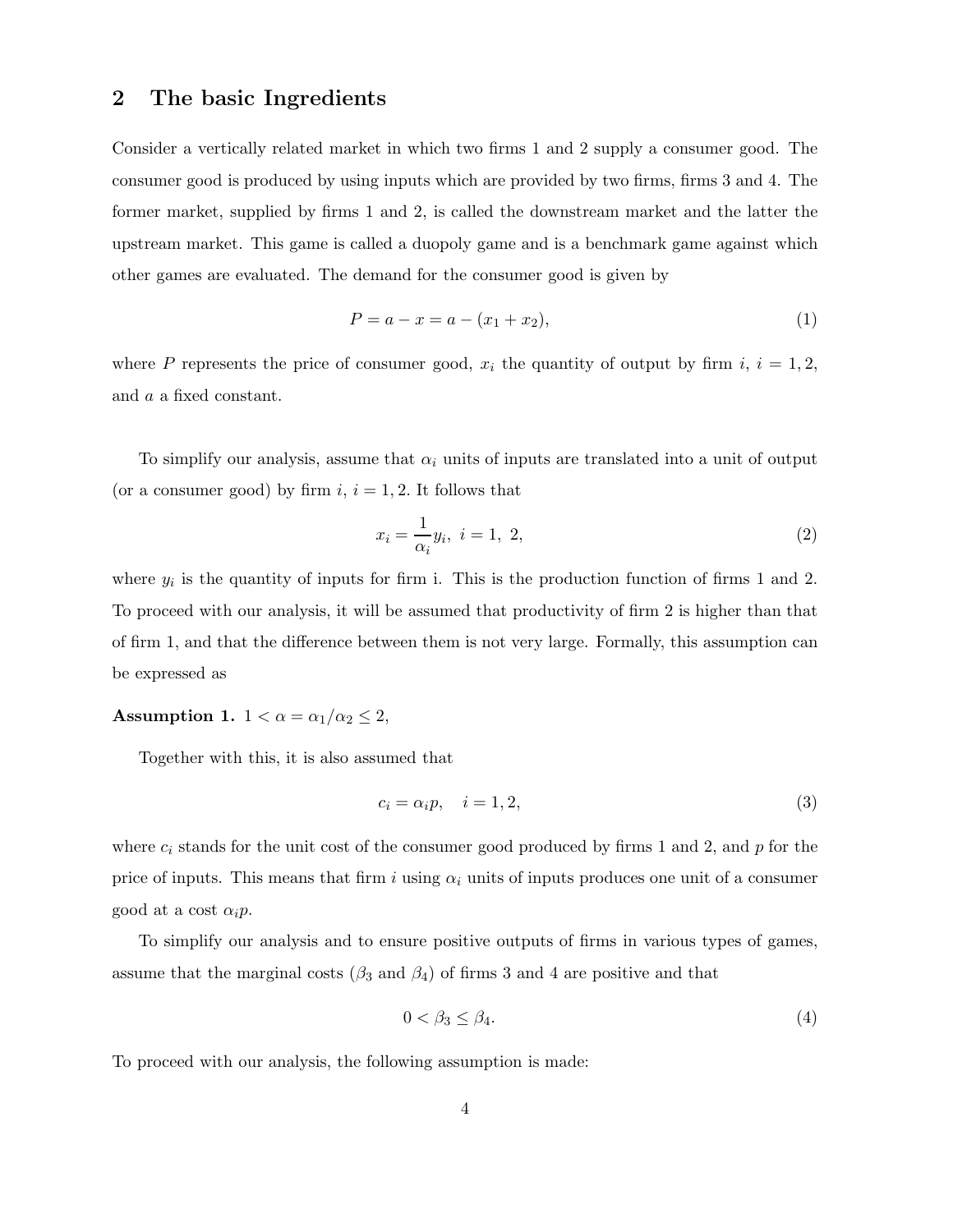#### **Assumption 2.**  $a \geq 4\alpha_1\beta_4$ .

Several interesting integrated market structures emerge depending upon the number of independent firms in upstream and downstream markets. In what follows, consider first a game in which there is a monopolist in the upstream market and two independent downstream firms. Assume that outputs, which is henceforth called inputs, produced by the monopolist, is an essential input without which downstream firms can not produce outputs. Words "inputs" and "outputs" are named from the viewpoint of downstream firms. Thus, this game is the monopoly game, which is depicted in Fig. 1. When the upstream monopolist mergers with one of the two downstream firms, one independent firm is left in the downstream market. We will now analyze when the independent firm can be viable and when it exits.

Second, consider a one-sided vertical integration in a duopoly game in which there are two independent firms in the upstream and also in the downstream market. One of the upstream firms merges with one of the downstream firms, and the other firms remain independent. The problem examined will be whether the independent firms can stay in the market or not in the post-merger game. Comparison of the pre- and the post-merger game enables us to explore effects of vertical integration in vertically related markets. It is interesting to know whether the integration in these games forecloses an independent firm in the downstream market or not. These comparisons reveal the differences in the effects of the integration in different market structures. These games will be examined in the next section.

In this section, we study first the monopoly game. The upstream monopolist (or firm 3) merges with downstream firm 1 and downstream firm 2 remains independent; see Fig. 1. Note also that the focus is mainly on the effects of vertical integration and that the motivations for the integration are not studied in this paper.

Note also that firms 1 and 3 form the integrated firm and the marginal cost of inputs for the downstream division of the integrated firm is  $\beta_3$ . Thus, the profits of the two firms, integrated firm  $I$  and independent firm 2, are given by

$$
\pi_I = \pi_d + \pi_u = (P - \alpha_1 \beta_3) x_I + \alpha_2 (p - \beta_3) x_2 = (a - \alpha_1 \beta_3 - (x_I + x_2)) x_I + \alpha_2 (p - \beta_3) x_2,
$$
  

$$
\pi_2 = (P - \alpha_2 p) x_2 = (a - \alpha_2 p - (x_I + x_2)) x_2,
$$

where  $\pi_d$  and  $\pi_u$  stand for profits in the downstream and upstream markets by the integrated monopolist. The first order conditions for the maximization of profits are

$$
\frac{\partial \pi_I}{\partial x_I} = \frac{\partial \pi_d}{\partial x_I} = a - \alpha_1 \beta_3 - 2x_I - x_2 = 0,
$$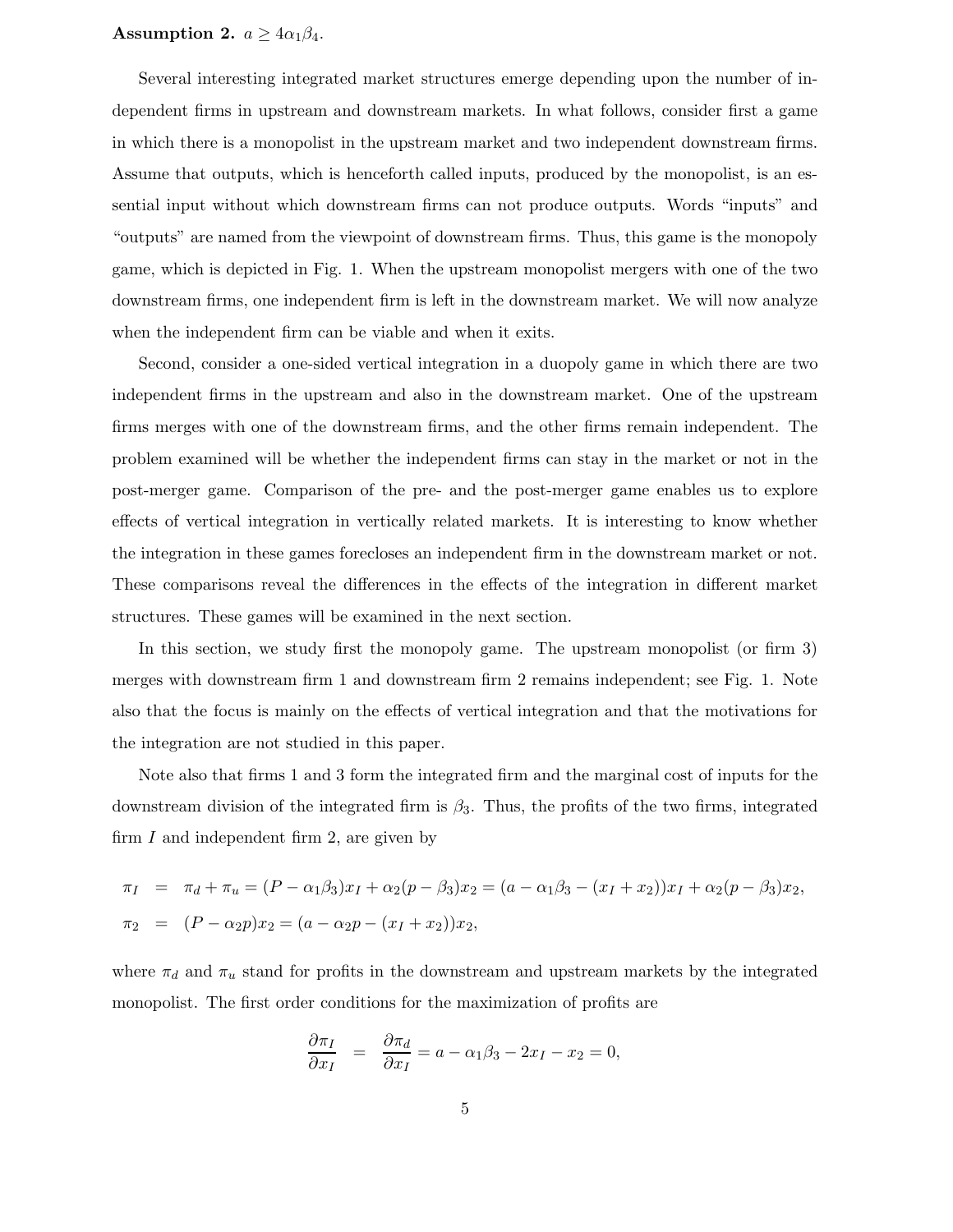

Figure 1: The upstream monopoly game

$$
\frac{\partial \pi_2}{\partial x_2} = a - \alpha_2 p - x_I - 2x_2 = 0,
$$

where  $x_I$  stands for output of the monopolist and  $x_2$  for that of the independent competitor. The Nash equilibrium outputs of these firms are expressed as

$$
x_I^* = \frac{a - 2\alpha_1\beta_3 + \alpha_2 p}{3},\tag{5}
$$

$$
x_2^* = \frac{a + \alpha_1 \beta_3 - 2\alpha_2 p}{3}.
$$
 (6)

Firm 2 has to purchase inputs from the integrated firm and its demand is given by  $\alpha_2 x_2^*$ . Demand for inputs of firm 2 is

$$
\alpha_2 x_2^* = Y = \frac{\alpha_2 (a + \alpha_1 \beta_3 - 2\alpha_2 p)}{3}.
$$

Solving this equation for  $p$ , we have the inverse demand  $p$  for inputs:

$$
p = \frac{-3Y + \alpha_2(a + \alpha_1\beta_3)}{2\alpha_2^2}.
$$

Firm *I* faces demand for its products derived above. Its profit is

$$
\pi_I = \pi_d + \pi_u = (P - \alpha_1 \beta_3) x_I^* + (p - \beta_3) Y = (P - \alpha_1 \beta_3) x_I^* + \left( \frac{-3Y + \alpha_2 (a + \alpha_1 \beta_3)}{2\alpha_2^2} - \beta_3 \right) Y
$$
  
= 
$$
\frac{-5Y^2 + 4Y(\alpha_1 - \alpha_2)\alpha_2 \beta_3 + \alpha_2^2 (a - \alpha_1 \beta_3)^2}{4\alpha_2^2}.
$$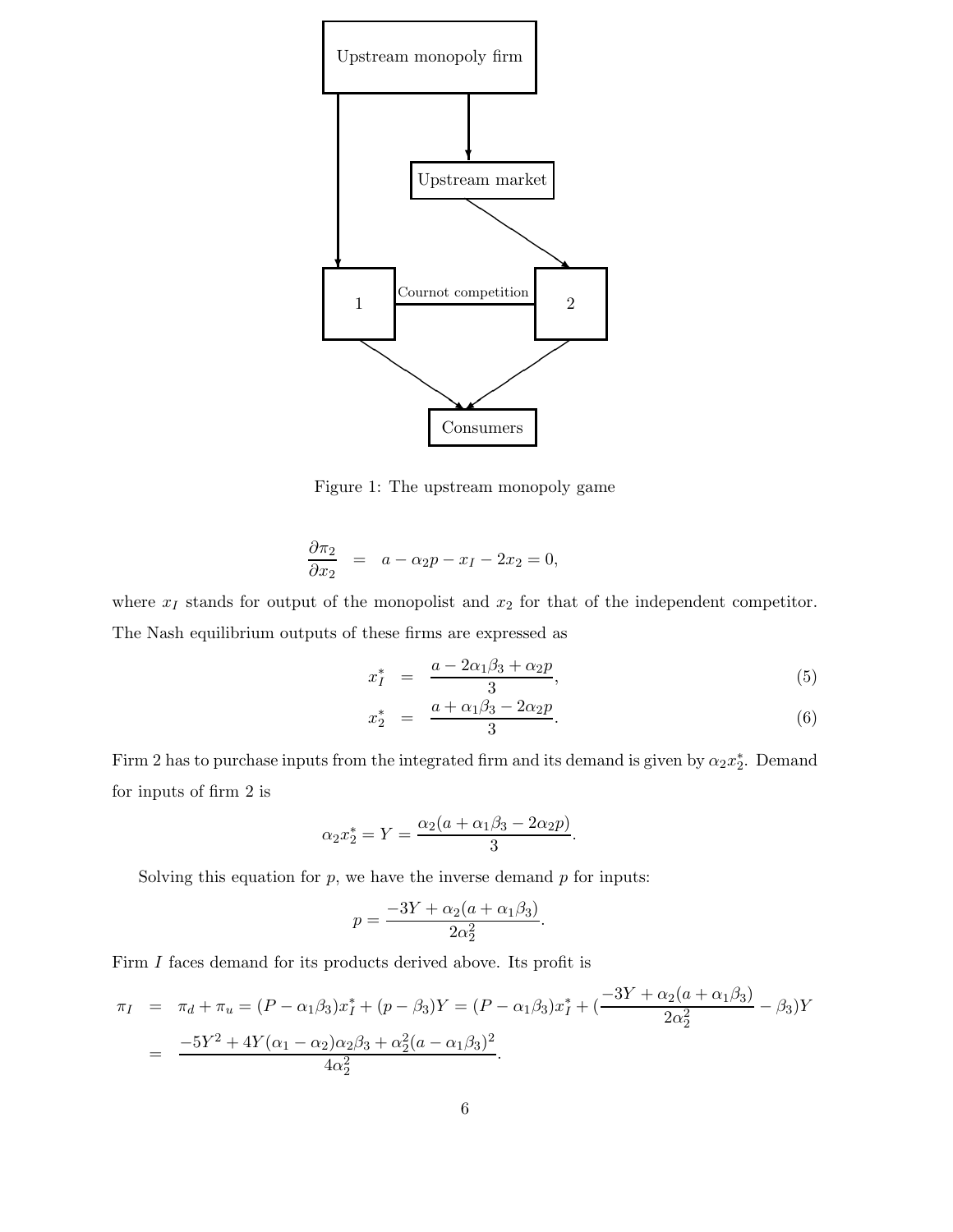It follows that the condition for optimality is

$$
\frac{d\pi_I}{dY} = -\frac{5Y}{2\alpha_2^2} + (-1 + \frac{\alpha_1}{\alpha_2})\beta_3 = 0.
$$

The monopolist supplies inputs to firm 2, which are given by

$$
Y^* = \frac{2(\alpha_1 - \alpha_2)\alpha_2\beta_3}{5}.
$$

Noting the inverse demand for input, price charged for this input by the supplier is

$$
p_{bm}^* = \frac{-3Y^* + \alpha_2(a + \alpha_1\beta_3)}{2\alpha_2^2} = \frac{5a - \alpha_1\beta_3 + 6\alpha_2\beta_3}{10\alpha_2}.\tag{7}
$$

It would be of some interest to check whether the equilibrium price in the upstream market is higher than the provider's marginal cost  $\beta_3$ . Subtracting  $\beta_3$  from  $p_{bm}^*$ , we have

$$
p_{bm}^* - \beta_3 = \frac{5a - \alpha_1\beta_3 + 6\alpha_2\beta_3}{10\alpha_2} - \beta_3 = \frac{5a - \alpha_1\beta_3 - 4\alpha_2\beta_3}{10\alpha_2} > 0,
$$

which will be positive under our Assumptions 1 and 2. Thus, the integrated monopolist has cost advantage over its competitor in the downstream market.

Thus, we can now summarize our analysis above as:

**Lemma 1.** *Equilibrium prices in the upstream and downstream markets where there is an upstream monopolist are given by*

$$
p_{bm}^{*} = \frac{5a - \alpha_1\beta_3 + 6\alpha_2\beta_3}{10\alpha_2}.
$$
  

$$
P_{BM} = \frac{5a + \beta_3(3\alpha_1 + 2\alpha_2)}{10},
$$

where  $P_{BM}$  is higher than  $\alpha_2 p_{bm}^*$ . Moreover, output of the independent firm is given by

$$
x_2^* = \frac{2(\alpha_1 - \alpha_2)\beta_3}{5} > 0.
$$

*Proof.* Substituting eq. (7) into eq. (5) and eq. (6) yields,

$$
x_{I}^{*} = \frac{a - 2\alpha_{1}\beta_{3} + \alpha_{2}p_{bm}^{*}}{3} = \frac{a - 2\alpha_{1}\beta_{3} + \alpha_{2}\frac{5a - \alpha_{1}\beta_{3} + 6\alpha_{2}\beta_{3}}{10\alpha_{2}}}{3}
$$
  
= 
$$
\frac{5a - 7\alpha_{1}\beta_{3} + 2\alpha_{2}\beta_{3}}{10},
$$

and

$$
x_2^* = \frac{a + \alpha_1 \beta_3 - 2\alpha_2 p_{bm}^*}{3} = \frac{a + \alpha_1 \beta_3 - 2\alpha_2 \frac{5a - \alpha_1 \beta_3 + 6\alpha_2 \beta_3}{10\alpha_2}}{3} = \frac{2(\alpha_1 - \alpha_2)\beta_3}{5} > 0,
$$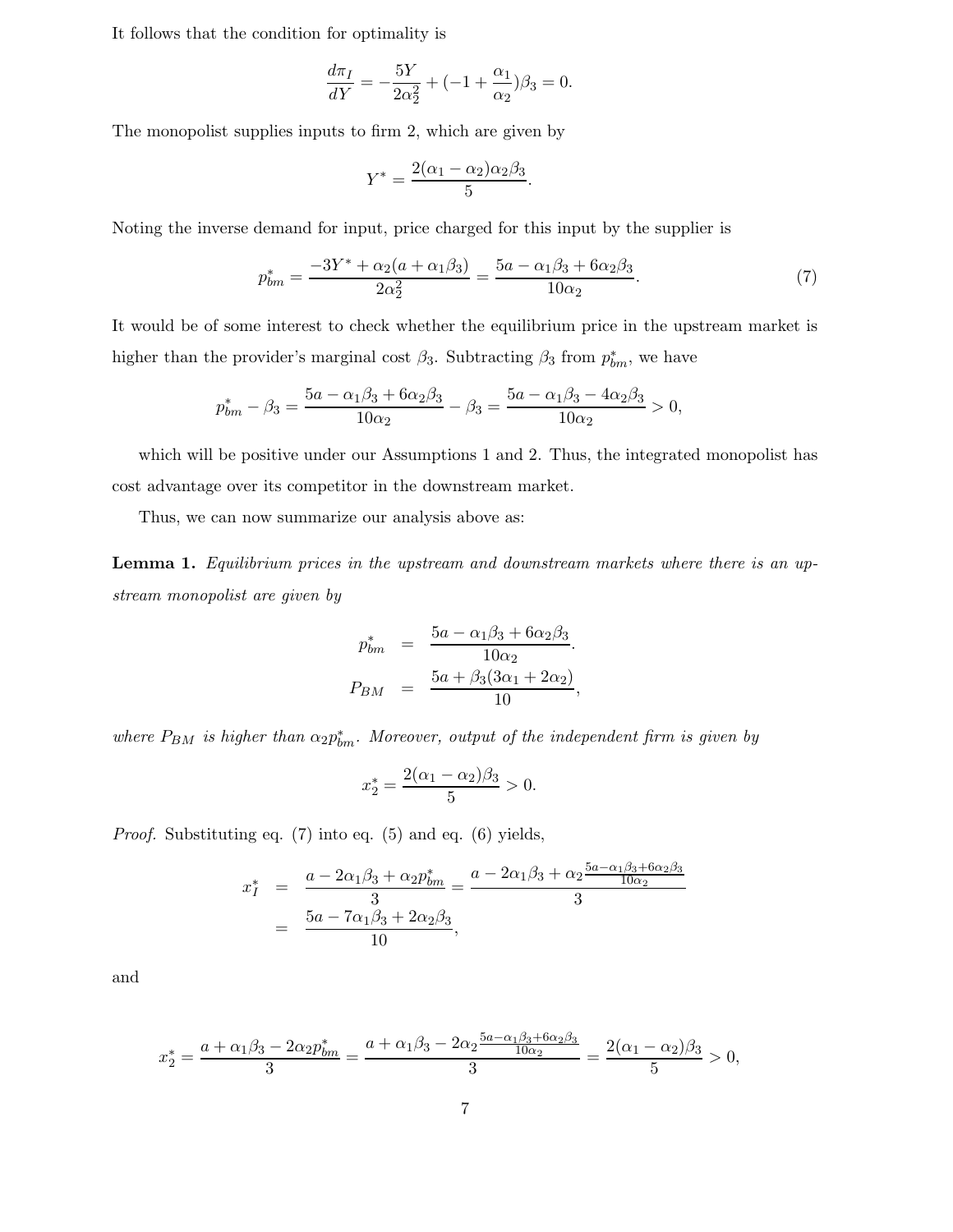where the inequality comes from Assumption 1 and  $x_2^*$  is equal to zero at  $\alpha = \alpha_1/\alpha_2 = 1$ . Then, it follows from eq. (1),  $x_I^*$  and  $x_2^*$  that we have

$$
P_{BM} = a - x_I^* - x_2^* = \frac{5a + \beta_3(3\alpha_1 + 2\alpha_2)}{10}.
$$
\n(8)

As noted before, firm I has cost advantage over its downstream competitor. However, it was stated in Assumption 1 that the competitor, firm 2, has more efficient technology. Then, consider whether this cost advantage is enough for firm I to drive firm 2 out of the market. Using  $P_{BM}$ and  $p_{bm}^*$  derived above, we get:

$$
P_{BM} - \alpha_2 p_{bm}^* = \frac{2\beta_3(\alpha_1 - \alpha_2)}{5} > 0.
$$

where the sign comes from Assumption 1 and the equality holds at  $\alpha = 1$ . Thus, both the integrated firm and the independent firm can make positive profits and they can be viable.  $\Box$ 

Noting these, the model shows that the vertical merger has two distinct effects on market price: cost effect and efficiency effect. The former comes from the fact that the merged firm can get access to inputs at lower costs, which in turn causes lower price in a downstream market. This is the cost effect, which is due to the cancellation of the double marginalization. The efficiency effect is due to the fact that the merger causes market prices to go down if the downstream division is more productive than firm 1 and causes the prices to go up otherwise. This effect works for the merged firm in the former case ( $\alpha \leq 1$ ). If  $\alpha > 1$  (the merged firm has less efficient production technologies relative to firm 1), the efficiency effect works against the merged firm.

Lemma 1 states that although the integrated firm has cost advantages over the independent, the latter can be viable after integration in the monopoly game if the latter has superior production technologies. Consequently, the output of the independent firm is positive and the firm can make positive profits as long as the independent has more efficient technologies. It follows from Lemma 1 that the downstream rival can not be foreclosed from a market if the efficiency effect works against the merged firm, but that the competitor can be excluded from a market if the efficiency effect is inactive or works for the integrated firm.

Our conclusions are mainly dependent on Assumptions 1 and 2. If either of these two assumptions fails, market structure changes into pure monopoly. If Assumption 1 does not hold, there does not exist competitors in the downstream market. It is interesting to note that the integrated firm can foreclose the rival from the market, even if its downstream division has the same productivity as the rival does.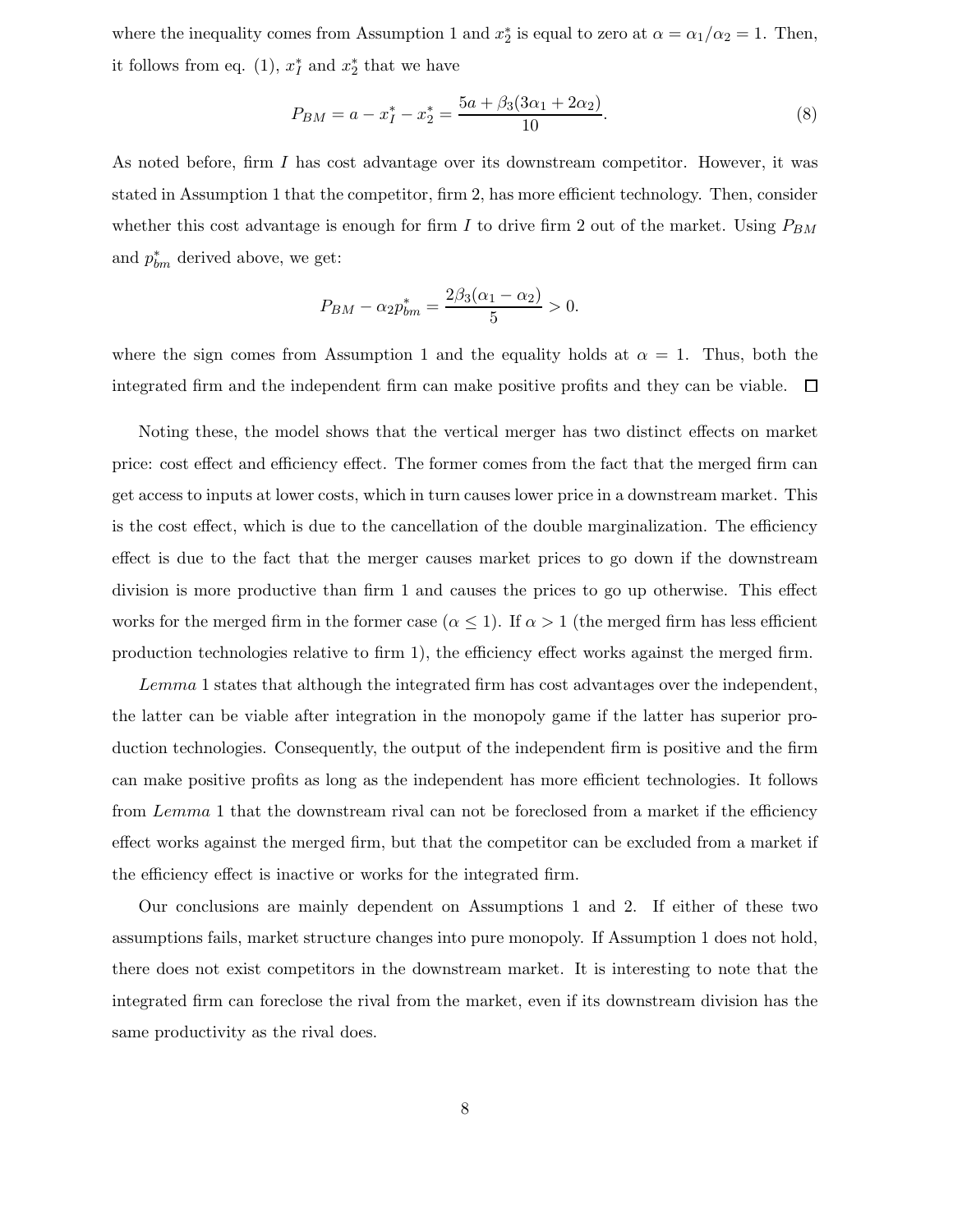If  $\alpha_1 = \alpha_2 = 1$ , one unit of essential inputs produces one unit of outputs. For example, MS Windows and IE enable us to enjoy internet services, and the combination of MS Windows and Netscape Navigator provides us with the same services. Thus, when  $\alpha_1 = \alpha_2 = 1$ , the integration causes the monopoly game to change into a game of tying by products of an upstream monopolist and firm 1. Generally, tied sales emerge when  $\alpha_1 = \alpha_2$ . In fact, Scherer (1980) pointed out that ties have similar effects as vertical integration by a firm to exercise power over price of the tied market. Following Scherer (1980) and the arguments above, the analysis of tie-in sales can be made in our model in which  $\alpha_1 = \alpha_2$ . In our model, it will be assumed away that the upstream monopolist has incentives to engage in tying. The focus here is on what effect tying has.

**Proposition 1.** *Tying enables the integrated upstream monopolist to foreclose a competitor from a downstream market.*

*Proof.* Noting that tying is equivalent to the condition that  $\alpha_1 = \alpha_2$ , our proof goes as follows. In the proof of Lemma 1, the output of firm 2 is given by

$$
x_2^* = \frac{2(\alpha_1 - \alpha_2)\beta_3}{5}.
$$

In the present model, tie-in sales are considered as  $\alpha_1 = \alpha_2$ . This in turn causes  $x_2^*$  to become zero.  $\Box$ 

These results can reveal some of the important aspects of tying by an upstream monopolist such as MS. From the viewpoint of our model, companies offering application software which enables us to enjoy internet service are sure to be foreclosed. In fact, Netscape's Navigator web browser was foreclosed in the U.S. and Ichitaro has been foreclosed by MS Word in Japan. As mentioned in the Introduction, the presence of a Choice Screen that displays a list of 12 different web browsers has resulted in the shrinkage of MS IE dominance in 2009. More freedom of choice of browsers has caused MS IE to lose market share. These observations are consistent with our *Proposition 1*.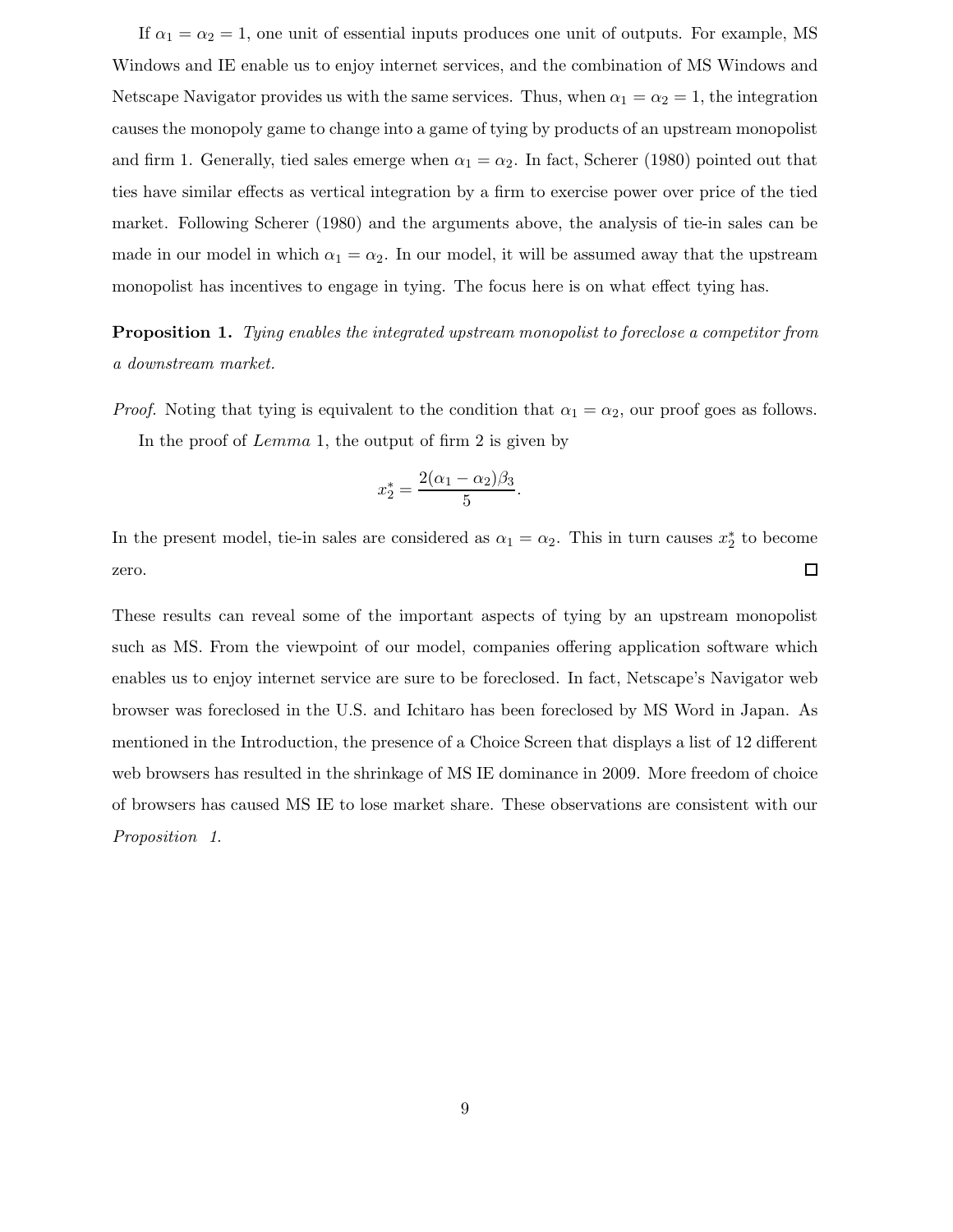# **3 One-sided Vertical Integration in Duopoly Game**

There is a long history of whether the vertical integration matters because it may cause market foreclosure of rival firms. Two controversial issues have been examined by those concerned with antitrust proceedings and with regulation. One is whether the vertical integration is anticompetitive or not, and the other is whether it promotes market efficiencies. Effects of one-sided vertical integration are examined in this section.

To simplify our analysis, in what follows, consider the duopoly game. In particular, it will be considered whether tie-in sales result in foreclosing a competitor from a market. The point to note is that there is no upstream monopolist in the duopoly game. When we examine effects of vertical integration in the monopoly and the duopoly games, the effects of vertical integration and tie-in in a market will be examined in different market structures.

In the duopoly game, there are two competitors in each of the two markets as shown in Fig. 2. This game is analyzed as a two-stage game with perfect and complete information. In the first stage, upstream firms supply their products to downstream firms. Demand for upstream products is derived from outputs by downstream firms. In the second stage, downstream firms sell their products given the demand function eq. (1) of their product. To solve our two-stage game, we rely on backward induction. It follows that firms in a downstream market play a simultaneous-move (or a static) game given the demand function eq. (1), and maximize their respective profits.

Using eqs. (2) and (3), profits of firm i are given by

$$
\pi_i = (P - c_i)x_i = (a - \alpha_i p - (x_1 + x_2))x_i, \quad i = 1, 2,
$$

where fixed costs are assumed away because they will not play any role in the analysis to follow. The objective of each firm is to maximize  $\pi_i$ , which requires

$$
\frac{\partial \pi_1}{\partial x_1} = a - \alpha_1 p - 2x_1 - x_2 = 0
$$

and

$$
\frac{\partial \pi_2}{\partial x_2} = a - \alpha_2 p - x_1 - 2x_2 = 0.
$$

Solving these equations for equilibrium outputs yields

$$
x_1^* = \frac{a - (2\alpha_1 - \alpha_2)p}{3},
$$
  

$$
x_2^* = \frac{a + (\alpha_1 - 2\alpha_2)p}{3},
$$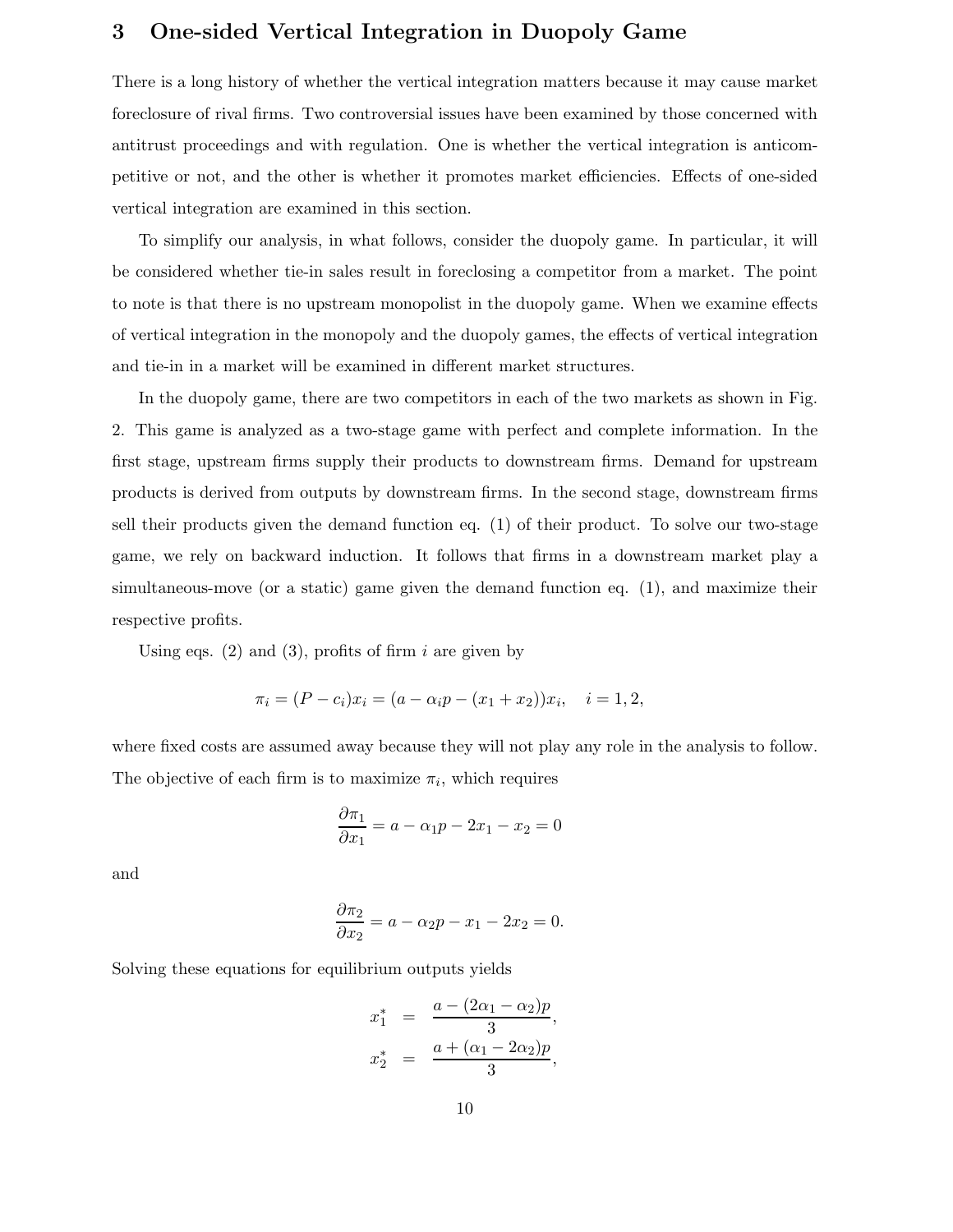

Figure 2: The duopoly game

where the outputs of both firms are assumed positive. Total equilibrium output  $X^*$  is

$$
X^* = x_1^* + x_2^* = \frac{2a - (\alpha_1 + \alpha_2)p}{3}.
$$

Demand for inputs is derived from outputs in the downstream market. In view of the production function of firms in this market, total equilibrium demand  $Y$  for inputs is given by

$$
Y = \alpha_1 x_1^* + \alpha_2 x_2^* = \frac{a(\alpha_1 + \alpha_2) + 2p(\alpha_1 \alpha_2 - \alpha_1^2 - \alpha_2^2)}{3}.
$$

Solving this for  $p$  yields inverse demand for inputs, which is given by

$$
p = \frac{3Y - a(\alpha_1 + \alpha_2)}{2(\alpha_1\alpha_2 - \alpha_1^2 - \alpha_2^2)}.
$$
\n(9)

Given the demand for inputs, the two firms play a simultaneous-move game in the upstream market. Under these assumptions, upstream firms supply inputs to an upstream market. Then,

$$
Y = y_3 + y_4.
$$

It follows from this and eq. (9) that profit of firm 3 is

$$
\pi_3 = (p - \beta_3)y_3 = \left(\frac{3Y - a(\alpha_1 + \alpha_2)}{2(\alpha_1\alpha_2 - \alpha_1^2 - \alpha_2^2)} - \beta_3\right)y_3 = \left(\frac{3(y_3 + y_4) - a(\alpha_1 + \alpha_2)}{2(\alpha_1\alpha_2 - \alpha_1^2 - \alpha_2^2)} - \beta_3\right)y_3.
$$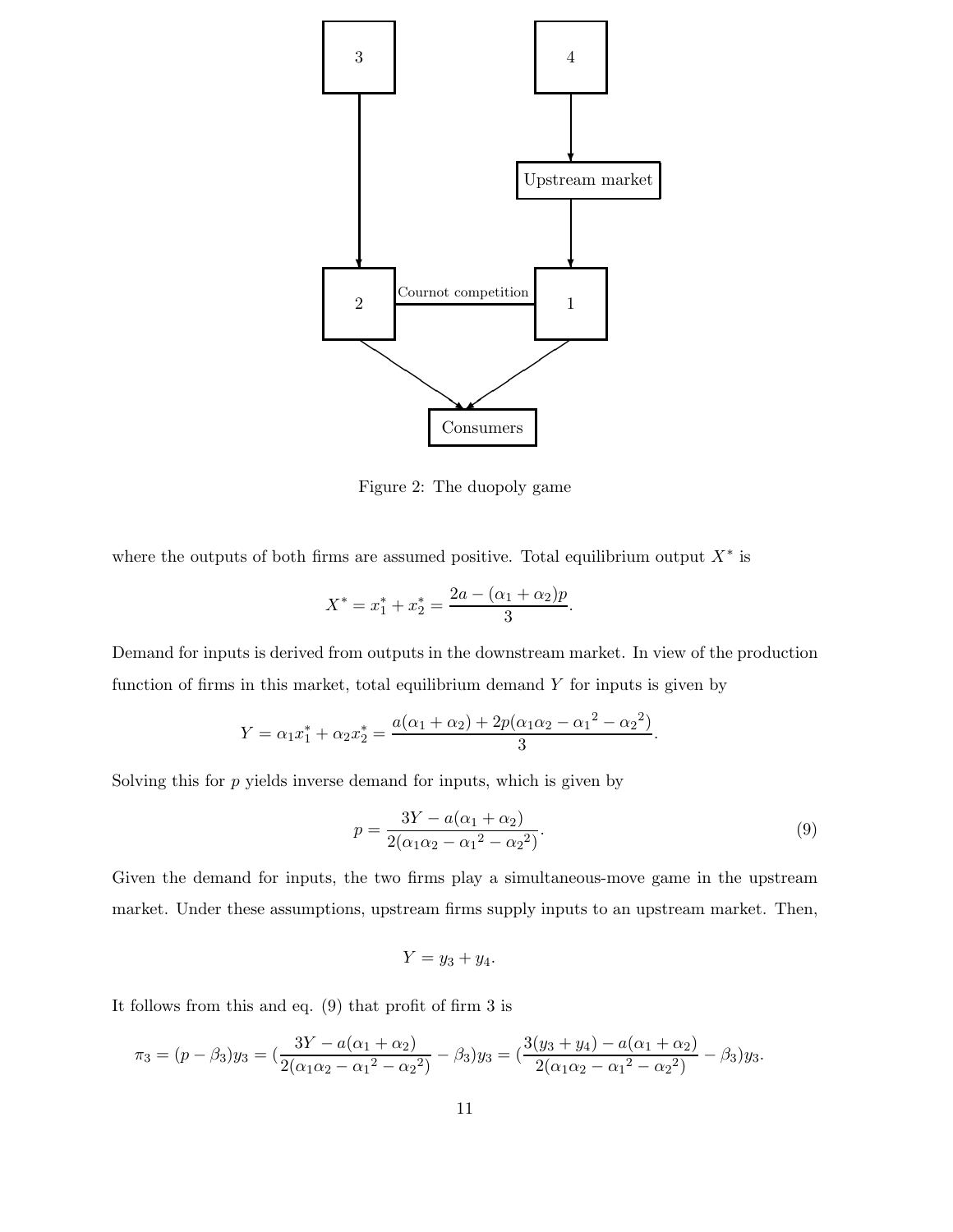where  $\beta_3$  is the constant marginal cost of firm 3 and  $y_i$  is the inputs of firm i, i = 3, 4. Differentiating profits with respect to  $y_3$  yields

$$
\frac{\partial \pi_3}{\partial y_3} = \frac{6y_3 + 3y_4 - a(\alpha_1 + \alpha_2)}{2(\alpha_1 \alpha_2 - \alpha_1^2 - \alpha_2^2)} - \beta_3 = 0.
$$

Similarly, we have

$$
\pi_4 = (p - \beta_4)y_4 = \left(\frac{3Y - a(\alpha_1 + \alpha_2)}{2(\alpha_1\alpha_2 - \alpha_1^2 - \alpha_2^2)} - \beta_4\right)y_4 = \left(\frac{3(y_3 + y_4) - a(\alpha_1 + \alpha_2)}{2(\alpha_1\alpha_2 - \alpha_1^2 - \alpha_2^2)} - \beta_4\right)y_4,
$$

where  $\beta_4$  is the constant marginal cost of firm 4. Differentiating  $\pi_4$  with respect to  $y_4$  and equating the derivative to zero gives

$$
\frac{\partial \pi_4}{\partial y_4} = \frac{3y_3 + 6y_4 - a(\alpha_1 + \alpha_2)}{2(\alpha_1\alpha_2 - \alpha_1^2 - \alpha_2^2)} - \beta_4 = 0.
$$

Solving these equations for  $y_3$  and  $y_4$ , we get the equilibrium values of inputs supplied by upstream firms:

$$
y_3^* = \frac{a(\alpha_1 + \alpha_2) + 2(\beta_4 - 2\beta_3)(\alpha_1^2 - \alpha_1\alpha_2 + \alpha_2^2)}{9}
$$
  

$$
y_4^* = \frac{a(\alpha_1 + \alpha_2) + 2(\beta_3 - 2\beta_4)(\alpha_1^2 - \alpha_1\alpha_2 + \alpha_2^2)}{9},
$$

which are both positive in view of Assumption 1, eq. (4) and Assumption 2. In fact, it follows from Assumption 1, eq. (4) and Assumption 2 that the numerator of  $y_3^*$  is reduced to

$$
2(\alpha_1^2 - \alpha_1 \alpha_2 + \alpha_2^2)(\beta_4 - 2\beta_3)) + a(\alpha_1 + \alpha_2)
$$
  
\n
$$
\geq 2(\alpha_1^2 - \alpha_1 \alpha_2 + \alpha_2^2)(\beta_4 - 2\beta_3)) + 4\alpha_1 \beta_3(\alpha_1 + \alpha_2)
$$
  
\n
$$
> 2(\alpha_1^2 - \alpha_1 \alpha_2 + \alpha_2^2)(-2\beta_3) + 4\alpha_1 \beta_3(\alpha_1 + \alpha_2)
$$
  
\n
$$
= \beta_3(-4\alpha_1^2 + 4\alpha_1 \alpha_2 - 4\alpha_2^2 + 4\alpha_1^2 + 4\alpha_1 \alpha_2)
$$
  
\n
$$
= 4\alpha_2^2 \beta_3(2\alpha - 1) > 0,
$$

where the inequality is due to Assumption 1.

The numerator of  $y_4^*$  is reduced to

$$
2(\alpha_1^2 - \alpha_1 \alpha_2 + \alpha_2^2)(\beta_3 - \beta_4 - \beta_4) + a(\alpha_1 + \alpha_2)
$$
  
> 
$$
2(\alpha_1^2 - \alpha_1 \alpha_2 + \alpha_2^2)(-2\beta_4) + 4\alpha_1 \beta_4 (\alpha_1 + \alpha_2)
$$
  
= 
$$
4\beta_4(-\alpha_1^2 + \alpha_1 \alpha_2 - \alpha_2^2 + \alpha_1^2 + \alpha_1 \alpha_2)
$$
  
= 
$$
4\beta_4(2\alpha_1 \alpha_2 - \alpha_2^2)
$$
  
= 
$$
4\alpha_2^2 \beta_4(2\alpha - 1) > 0,
$$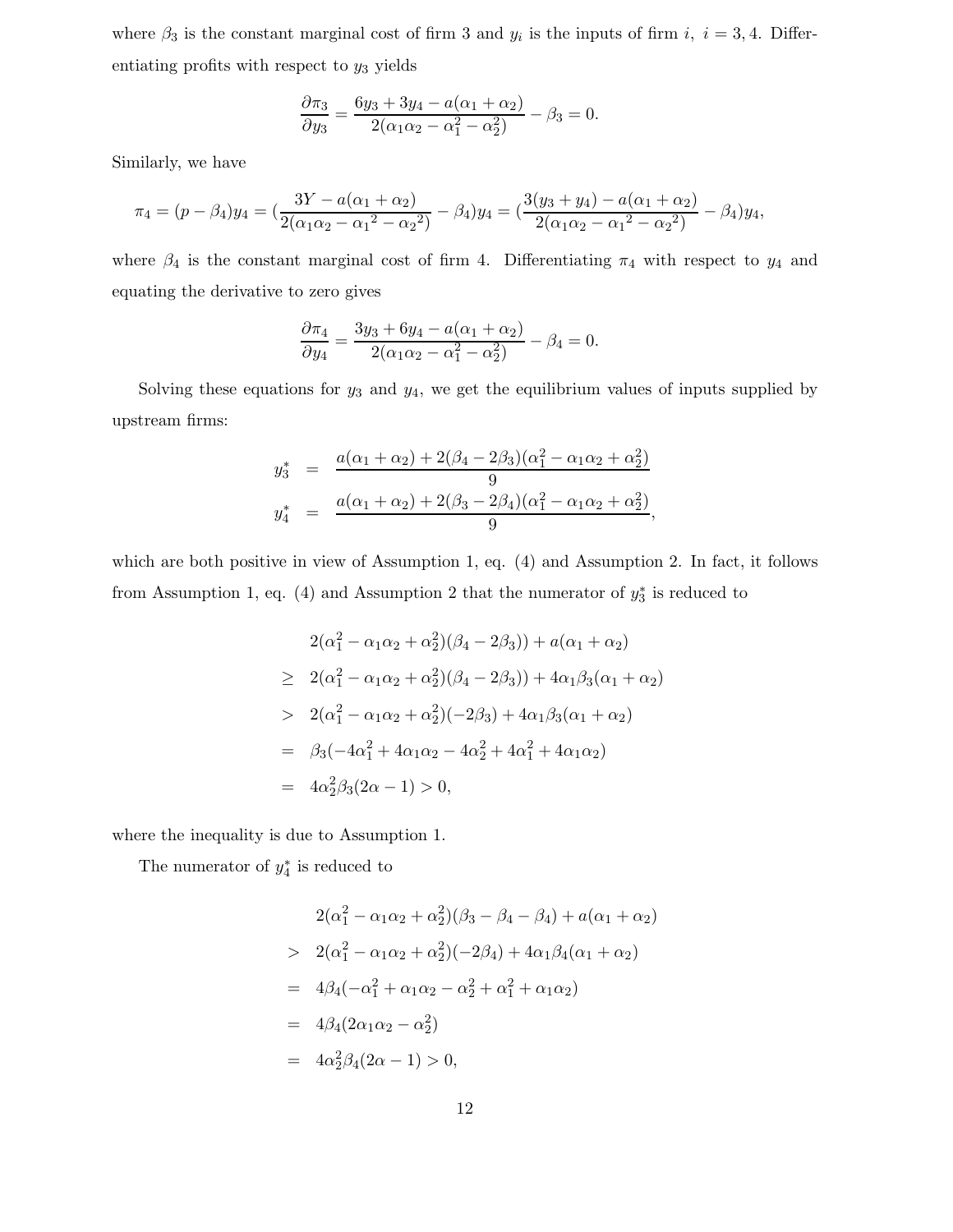where again the inequality is due to Assumption 1.

Then, the total demand for inputs is

$$
Y^* = y_3^* + y_4^* = \frac{2(\alpha_1\alpha_2 - \alpha_1^2 - \alpha_2^2)(\beta_3 + \beta_4) + 2a(\alpha_1 + \alpha_2)}{9}.
$$

The equilibrium price  $p_N^*$  of inputs is given by substituting  $Y^*$  into eq. (9), and it is

$$
p_N^* = \frac{a(\alpha_1 + \alpha_2) + 2(\beta_3 + \beta_4)(\alpha_1^2 - \alpha_1\alpha_2 + \alpha_2^2)}{6(\alpha_1^2 - \alpha_1\alpha_2 + \alpha_2^2)}.
$$

It is easy to show that price  $p_N^*$  is higher than  $\beta_4$ . In fact,

$$
p_N^* - \beta_4 = \frac{a(\alpha_1 + \alpha_2) + 2(\beta_3 - 2\beta_4)(\alpha_1^2 - \alpha_1\alpha_2 + \alpha_2^2)}{6(\alpha_1^2 - \alpha_1\alpha_2 + \alpha_2^2)},
$$

where the denominator is positive under Assumption 1 and the numerator is positive because it is the same as that of  $y_4^*$  in the duopoly game.

Next, consider if  $x_1^*$  is positive or not at  $p = p_N^*$ . Substituting  $p_N^*$  into  $x_1^*$  yields

$$
x_1^* = \frac{a - (2\alpha_1 - \alpha_2)p_N^*}{3} = \frac{a - (2\alpha_1 - \alpha_2)\frac{a(\alpha_1 + \alpha_2) + 2(\beta_3 + \beta_4)(\alpha_1^2 - \alpha_1\alpha_2 + \alpha_2^2)}{6(\alpha_1^2 - \alpha_1\alpha_2 + \alpha_2^2)}}{3}
$$
  
= 
$$
\frac{6a(\alpha_1^2 - \alpha_1\alpha_2 + \alpha_2^2) - (2\alpha_1 - \alpha_2)(a(\alpha_1 + \alpha_2) + 2(\beta_3 + \beta_4)(\alpha_1^2 - \alpha_1\alpha_2 + \alpha_2^2)}{18(\alpha_1^2 - \alpha_1\alpha_2 + \alpha_2)}.
$$

To simplify our calculations, consider the following:

$$
6a(\alpha_1^2 - \alpha_1\alpha_2 + \alpha_2^2) - (2\alpha_1 - \alpha_2)(a(\alpha_1 + \alpha_2) + 2(\beta_3 + \beta_4)(\alpha_1^2 - \alpha_1\alpha_2 + \alpha_2^2))
$$
  
=  $a(4\alpha_1^2 - 7\alpha_1\alpha_2 + 7\alpha_2^2) - 2(2\alpha_1 - \alpha_2)(\alpha_1^2 - \alpha_1\alpha_2 + \alpha_2^2)(\beta_3 + \beta_4)$   
>  $4\alpha_1\beta_4(4\alpha_1^2 - 7\alpha_1\alpha_2 + 7\alpha_2^2) - 8\alpha_1(\alpha_1^2 - \alpha_1\alpha_2 + \alpha_2^2)\beta_4 = 4\alpha_1\beta_4(2\alpha_1^2 - 5\alpha_1\alpha_2 + 5\alpha_2^2)$   
=  $4\alpha_1\beta_4(2\alpha^2 - 5\alpha + 5)\alpha_2^2 > 0$ ,

where the last inequality is due to Assumption 1. It then follows from these calculations that  $x_1^*$  is positive. Similar calculations will yield the result that  $x_2^*$  is positive.

In view of the demand function for products in the downstream market, it is easy to show that the equilibrium price  $P_N$  in the downstream market is

$$
P_N = a - x_1^* - x_2^* = \frac{a + (\alpha_1 - \alpha_2)p_N^*}{3} = \frac{a(7\alpha_1^2 - 4\alpha_1\alpha_2 + 7\alpha_2^2) + 2(\alpha_1^3 + \alpha_2^3)(\beta_3 + \beta_4)}{18(\alpha_1^2 - \alpha_1\alpha_2 + \alpha_2^2)},
$$
(10)

which is larger than  $\alpha_1 p_N^*$ . In fact, the difference is reduced to

$$
P_N - \alpha_1 p_N^* = \frac{a(4\alpha_1^2 - 7\alpha_1\alpha_2 + 7\alpha_2^2) - 2(2\alpha_1^3 - 3\alpha_1^2\alpha_2 + 3\alpha_1\alpha_2^2 - \alpha_2^3)(\beta_3 + \beta_4)}{18(\alpha_1^2 - \alpha_1\alpha_2 + \alpha_2^2)}
$$
  
= 
$$
\frac{a(4\alpha^2 - 7\alpha + 7) - 2\alpha_2(2\alpha^3 - 3\alpha^2 + 3\alpha - 1)(\beta_3 + \beta_4)}{18(\alpha^2 - \alpha + 1)}.
$$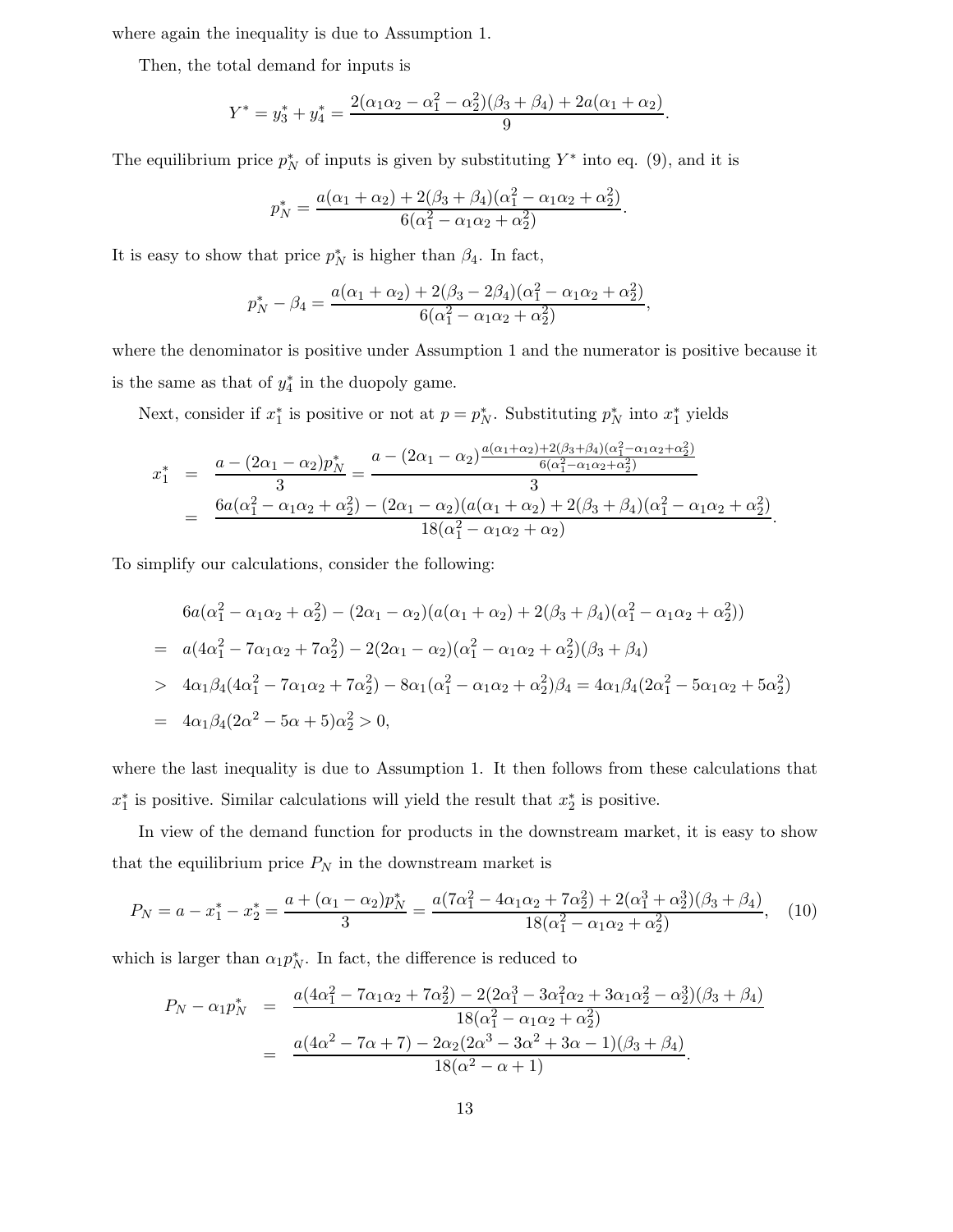It is easy to show that the denominator of the difference is positive, but the sign of the numerator is not obvious. However, it will be shown that it is also positive. From Assumptions 1, eq. (4) and Assumption 2, the numerator is given by

$$
a(4\alpha^2 - 7\alpha + 7) - 2\alpha_2(2\alpha^3 - 3\alpha^2 + 3\alpha - 1)(\beta_3 + \beta_4)
$$
  
\n
$$
\geq 4\alpha_1\beta_4(4\alpha^2 - 7\alpha + 7) - 4\alpha_2\beta_4(2\alpha^3 - 3\alpha^2 + 3\alpha - 1)
$$
  
\n
$$
\geq 4\alpha_2\beta_4(4\alpha^2 - 7\alpha + 7) - 4\alpha_2\beta_4(2\alpha^3 - 3\alpha^2 + 3\alpha - 1)
$$
  
\n
$$
= 4\alpha_2\beta_4((4\alpha^2 - 7\alpha + 7) - (2\alpha^3 - 3\alpha^2 + 3\alpha - 1))
$$
  
\n
$$
= 4\alpha_2\beta_4(-2\alpha^3 + 7\alpha^2 - 10\alpha + 8) > 0,
$$

which is positive in view of Assumption 1. Then,  $P_N$  is larger than  $\alpha_1 p_N^*$ . It follows from these arguments that the independent firms can make positive profits and can stay in the up- and down-stream markets.

We can now establish:

**Lemma 2.** *The equilibrium prices in the upstream and downstream markets are given by*

$$
p_N^* = \frac{a(\alpha_1 + \alpha_2) + 2(\beta_3 + \beta_4)(\alpha_1^2 - \alpha_1\alpha_2 + \alpha_2^2)}{6(\alpha_1^2 - \alpha_1\alpha_2 + \alpha_2^2)},
$$
  
\n
$$
P_N = \frac{a(7\alpha_1^2 - 4\alpha_1\alpha_2 + 7\alpha_2^2) + 2(\alpha_1^3 + \alpha_2^3)(\beta_3 + \beta_4)}{18(\alpha_1^2 - \alpha_1\alpha_2 + \alpha_2^2)}.
$$

Next consider the following duopoly game: If efficient firm 2 integrates with upstream firm 3 as shown in Fig.2, the downstream division of the integrated firm is superior in technologies to a downstream rival, and it can get access to inputs at lower costs than independent firm 4. This game is a benchmark against which effects of the integration are evaluated. In the previous section, effects of vertical integration were examined in the monopoly game. Now, we will focus on effects of the vertical integration on a market in the duopoly game. To examine the features of the integration, consider a game in which efficient firm 2 merges with the more productive firm 3. Thus, the integrated firm is the strongest both in costs and efficiency.

The integrated firm may be able to make profits by supplying outputs produced by using inputs not only from the upstream division, but also from an upstream market. Thus, profits of the integrated firm and the un-integrated firm are expressed as

$$
\pi_I = (P - \alpha_2 \beta_3)x_I + (P - \alpha_2 p)x_{21} + (p - \beta_3)y_3
$$
  
=  $(a - \alpha_2 \beta_3 - x_I - x_{21} - x_1)x_I + (a - \alpha_2 p - x_I - x_{21} - x_1)x_{21} + (p - \beta_3)y_3,$   

$$
\pi_1 = (P - \alpha_1 p)x_1 = (a - \alpha_1 p - x_I - x_{21} - x_1)x_1,
$$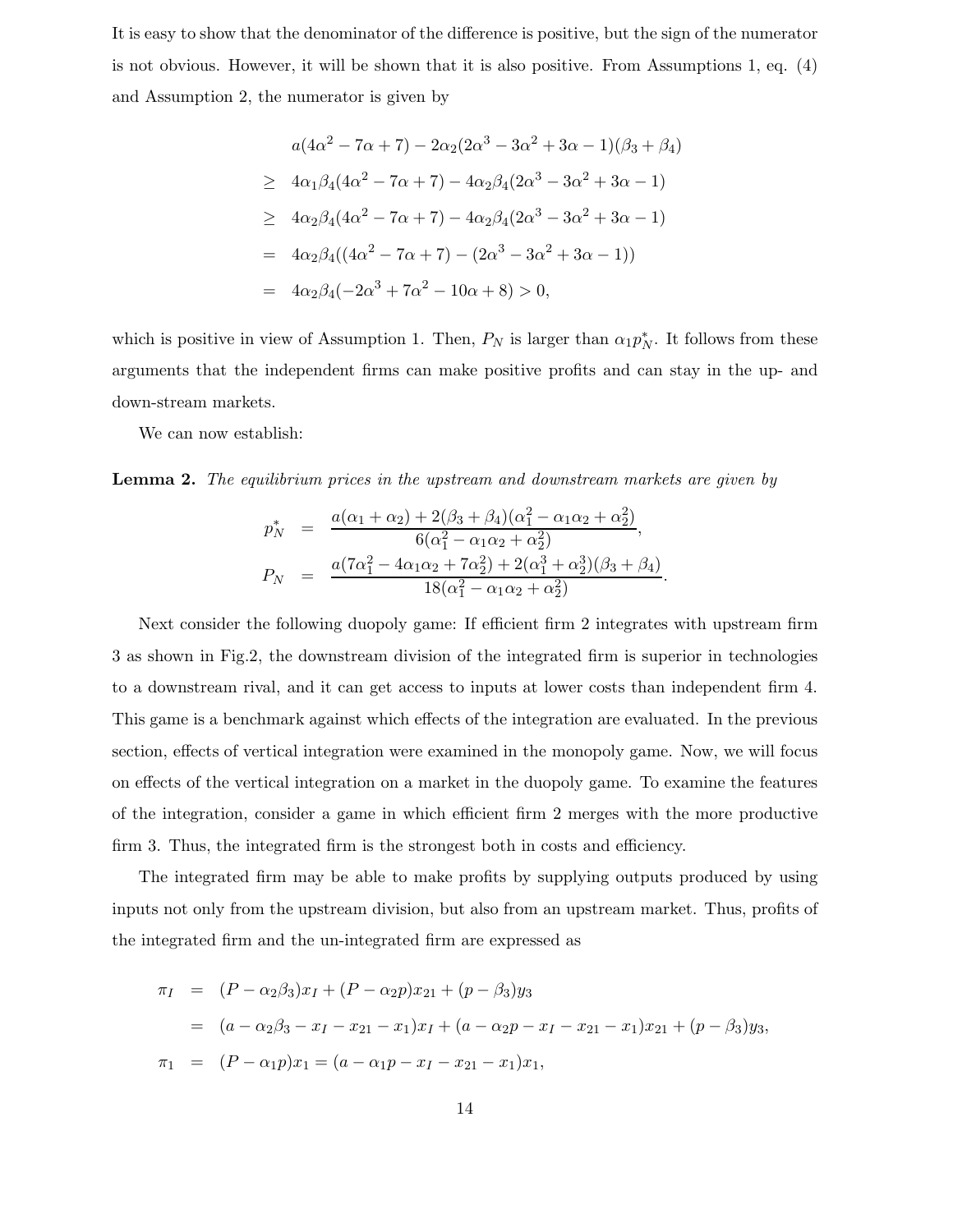where  $x_I$  stands for output of the integrated firm produced by through-puts ,  $x_{21}$  for output of the firm by using inputs purchased in the upstream market and  $p$  for input price.

The first order conditions for profit maximization of two firms yield

$$
\frac{\partial \pi_I}{\partial x_I} = a - \alpha_2 \beta_3 - 2x_I - x_{21} - x_1 - x_{21} = a - \alpha_2 \beta_3 - 2x_I - 2x_{21} - x_1 = 0,
$$
  
\n
$$
\frac{\partial \pi_I}{\partial x_{21}} = a - \alpha_2 p - x_I - 2x_{21} - x_1 - x_I = a - \alpha_2 p - 2x_I - 2x_{21} - x_1 = 0,
$$
  
\n
$$
\frac{\partial \pi_1}{\partial x_1} = a - \alpha_1 p - x_I - x_{21} - 2x_1 = 0.
$$

Generally,  $\beta_3$  is not equal to p. This means that simultaneous equations above are unsolvable. Moreover, if  $\beta_3$  is equal to p, the integrated firm can not decide how much inputs are to be purchased from the upstream market and how much is to be provided by its upstream division. This in turn means that demand for inputs is indeterminate and that vertical merger does not play a role. Thus, it is not possible to explore games in which the integrated firm purchases inputs in the upstream market. These games will not be considered in what follows.

Noting arguments above, the demand for inputs comes solely from firm 1. When the integrated firm and firm 1 compete in the downstream market, their profits are

$$
\pi_I = (a - \alpha_2 \beta_3 - x_I - x_1)x_I + (p - \beta_3)y_3,
$$
  

$$
\pi_1 = (a - \alpha_1 p - x_I - x_1)x_1.
$$

The first order conditions for maximum profits are

$$
\frac{\partial \pi_I}{\partial x_I} = a - \alpha_2 \beta_3 - 2x_I - x_1 = 0,
$$
  

$$
\frac{\partial \pi_1}{\partial x_1} = a - \alpha_1 p - x_I - 2x_1 = 0.
$$

Solving these equations for  $x_I$  and  $x_I$ , we have

$$
x_I^* = \frac{a - 2\alpha_2\beta_3 + \alpha_1p}{3},
$$
  

$$
x_1^* = \frac{a + \alpha_2\beta_3 - 2\alpha_1p}{3},
$$

which are analogous to eqs.  $(5)$  and  $(6)$ . As noted above, derived demand d for inputs by firm 1 is given by

$$
d = \alpha_1 x_1^* = \alpha_1 \frac{a + \alpha_2 \beta_3 - 2\alpha_1 p}{3}.
$$

Solving this for  $p$  yields inverse demand for the inputs, and is given by

$$
p = \frac{(a + \alpha_2 \beta_3)\alpha_1 - 3d}{2\alpha_1^2}.\tag{11}
$$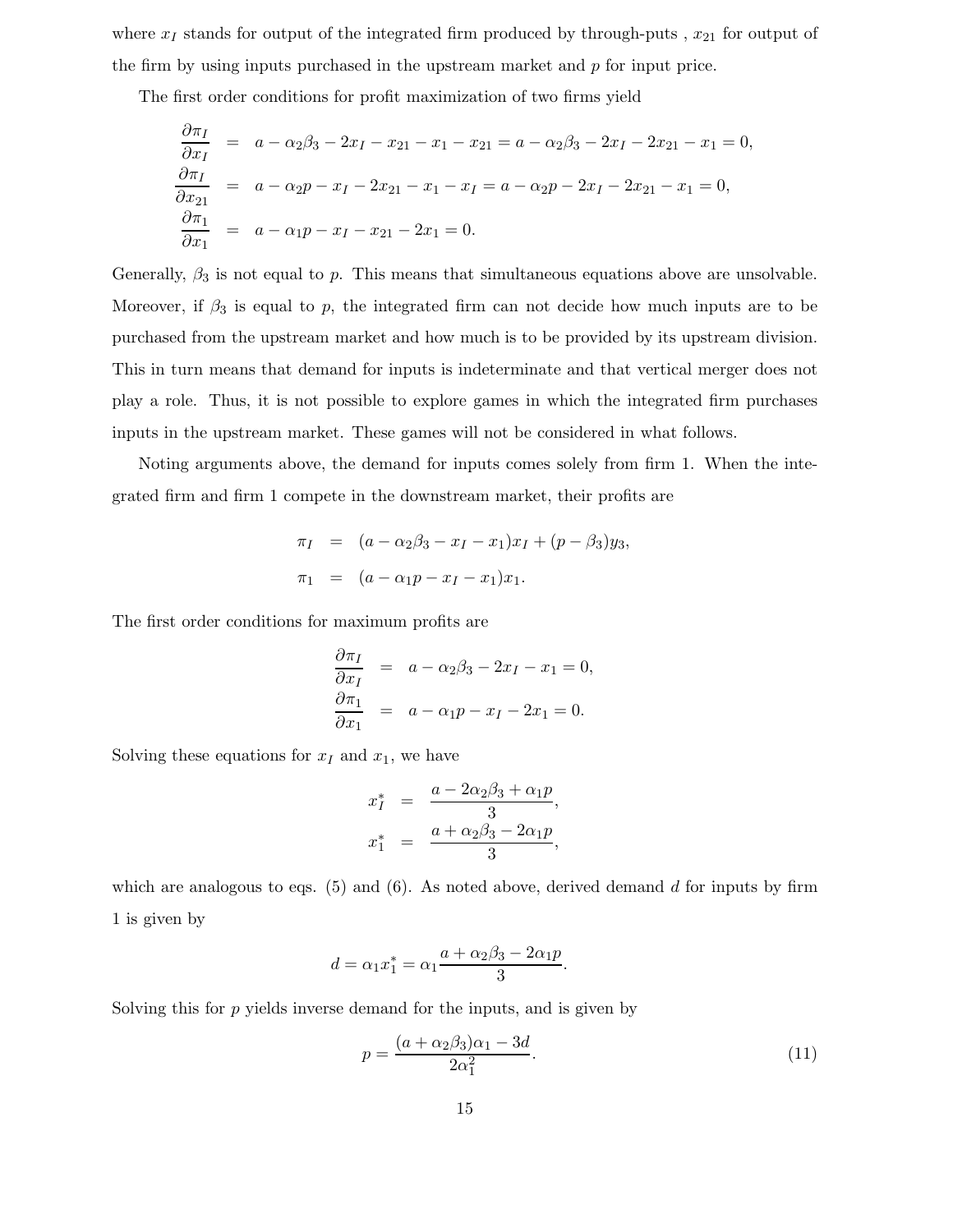Given this demand for the inputs, the upstream division and independent firm 4 supply the inputs to the downstream firms, and their profits are

$$
\pi_I = (a - \alpha_2 \beta_3 - x_I^* - x_2^*) x_I^* + (p - \beta_3) y_3 = (a - \alpha_2 \beta_3 - x_I^* - x_2^*) x_I^* + (\frac{(a + \alpha_2 \beta_3)\alpha_1 - 3d}{2\alpha_1^2} - \beta_3) y_3
$$
  
\n
$$
= (a - \alpha_2 \beta_3 - x_I^* - x_2^*) x_I^* + (\frac{(a + \alpha_2 \beta_3)\alpha_1 - 3(y_3 + y_4)}{2\alpha_1^2} - \beta_3) y_3,
$$
  
\n
$$
\pi_4 = (p - \beta_4) y_4 = (\frac{(a + \alpha_2 \beta_3)\alpha_1 - 3d}{2\alpha_1^2} - \beta_4) y_4 = (\frac{(a + \alpha_2 \beta_3)\alpha_1 - 3(y_3 + y_4)}{2\alpha_1^2} - \beta_4) y_4,
$$
  
\n
$$
d = y_3 + y_4.
$$

Substituting  $x_I^*$ ,  $x_2^*$ , and p derived above into  $\pi_I$  and  $\pi_I$ , the first order condition for maximum profit yields

$$
\frac{\partial \pi_I}{\partial y_3} = -\frac{5y_3 + 2(y_4 + \alpha_1(\alpha_1 - \alpha_2)\beta_3)}{2\alpha_1^2} \le 0, \text{ for } y_3, \ y_4 \ge 0,
$$

where the inequality is due to Assumption 1. It follows from the Kuhn-Tucker conditions that optimal supply  $\hat{y}_3$  of inputs to firm 3 is equal to 0. Thus, the integrated firm alone produces throughputs and does not supply inputs to the upstream market. It follows from these arguments that firm 4 is the sole supplier of inputs, which are demanded by the downstream independent firm. Firm 4 maximizes its profits given the derived demand for inputs. Then, we have

$$
\frac{\partial \pi_4}{\partial y_4} = \frac{-6y_4 + \alpha_1(a + \alpha_2\beta_3 - 2\alpha_1\beta_4)}{2\alpha_1^2} = 0,
$$

where  $(a + \alpha_2\beta_3 - 2\alpha_1\beta_4)$  is positive because of Assumption 2. Solving this equation for  $y_4$ , it is given by

$$
\hat{y}_4 = \frac{\alpha_1(a + \alpha_2\beta_3 - 2\alpha_1\beta_4)}{6} > 0,
$$

where the inequality is due to Assumption 2. Substituting this into eq. (11) and noting that  $d = y_4$ , equilibrium price  $\hat{p}$  of inputs is determined and then substituting this  $\hat{p}$  into  $x_I^*, x_I^*$  yields equilibrium outputs  $\hat{x}_I, \hat{x}_1$  of the two firms.

Now we can summarize our arguments above as:

**Lemma 3.** *If the most efficient firm 2 merges with the most productive upstream firm 3, the one-sided vertically merged firm can maximize profits by not supplying inputs to an upstream market. Equilibrium outputs, prices and inputs of firms in the post-merger game are given by*

$$
\hat{y}_3 = 0, \n\hat{y}_4 = \frac{\alpha_1(a + \alpha_2\beta_3 - 2\alpha_1\beta_4)}{6},
$$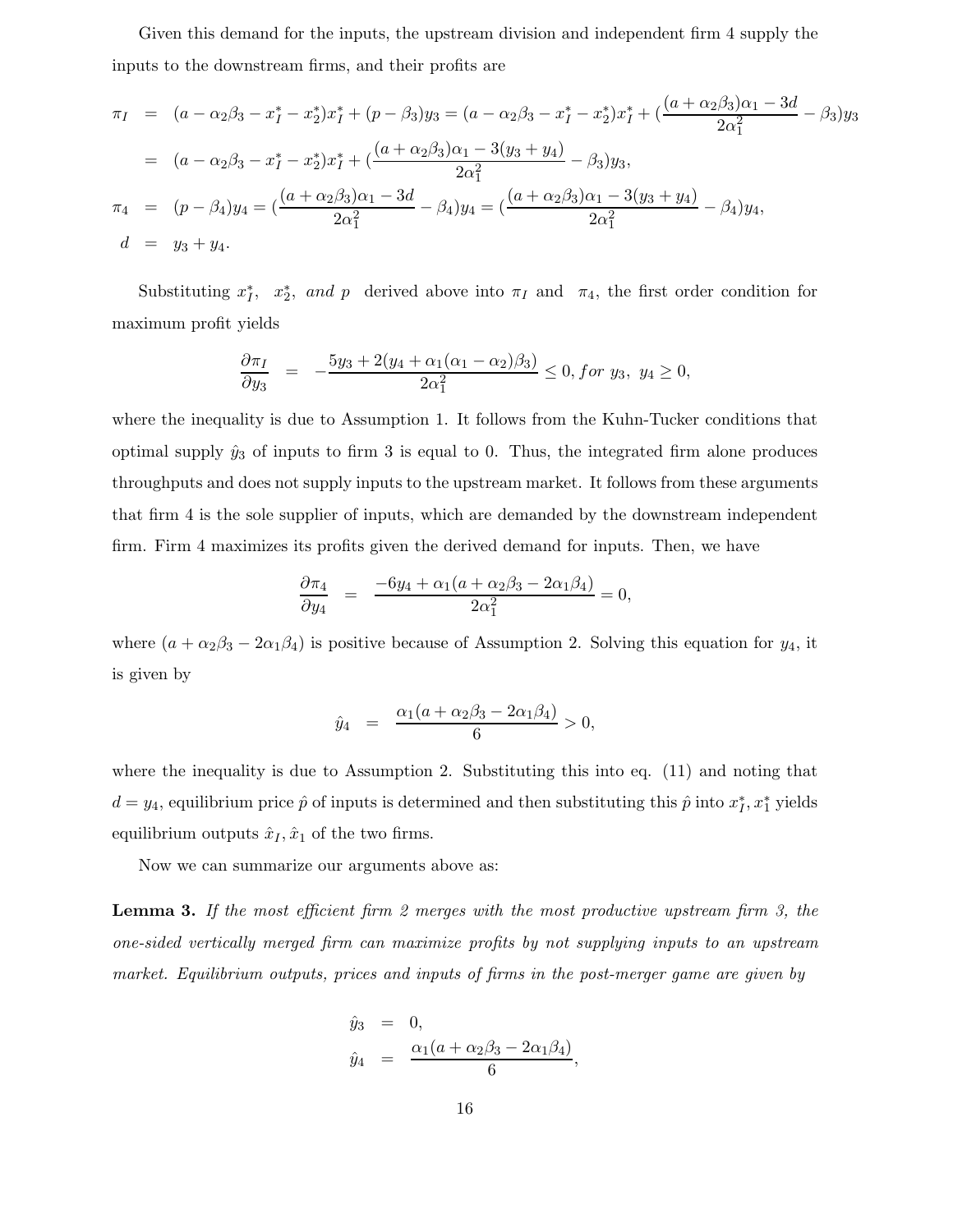$$
\hat{p} = \frac{a + \alpha_2 \beta_3 + 2\alpha_1 \beta_4}{4\alpha_1}, \n\hat{x}_I = \frac{5a - 7\alpha_2 \beta_3 + 2\alpha_1 \beta_4}{12}, \n\hat{x}_1 = \frac{a + \alpha_2 \beta_3 - 2\alpha_1 \beta_4}{6}, \n\hat{P} = \frac{5a + 5\alpha_2 \beta_3 + 2\alpha_1 \beta_4}{12}.
$$

*Proof.* In the post-merger game, firm 4 maximizes profits by supplying products for the given demand eq. (11) for inputs. Note also that  $d = y_4$  because the upstream division does not supply inputs to the upstream market. Then, profits of firm 4 are given by

$$
\pi_4 = (p - \beta_4)y_4 = \left(\frac{\alpha_1(a + \alpha_2\beta_3) - 3d}{2\alpha_1^2} - \beta_4\right)y_4,
$$

Solving the first order condition for  $y_4$  yields

$$
\hat{y}_4 = \frac{\alpha_1(a + \alpha_2\beta_3 - 2\alpha_1\beta_4)}{2\alpha_1^2}.
$$

Substituting this into eq. (11), we have

$$
\hat{p} = \frac{a + \alpha_2 \beta_3 + 2\alpha_1 \beta_4}{4\alpha_1}.
$$

It is easy to check that  $\hat{p} > \beta_4$  under Assumption 2. In fact,

$$
\hat{p} - \beta_4 = \frac{a + \alpha_2 \beta_3 + 2\alpha_1 \beta_4}{4\alpha_1} - \beta_4 = \frac{a + \alpha_2 \beta_3 - 2\alpha_1 \beta_4}{4\alpha_1} > 0.
$$

As  $\hat{y}_4$  is positive, profits of firm 4 are positive and firm 4 can supply inputs to the upstream market. Substituting  $\hat{p}$  into eqs. (5) and (6) yields

$$
\begin{array}{rcl}\n\hat{x}_I & = & \frac{a - 2\alpha_2\beta_3 + \alpha_1\hat{p}}{3} = \frac{5a - 7\alpha_2\beta_3 + 2\alpha_1\beta_4}{12} > 0, \\
\hat{x}_1 & = & \frac{a + \alpha_2\beta_3 - 2\alpha_1\hat{p}}{3} = \frac{a + \alpha_2\beta_3 - 2\alpha_1\beta_4}{6} > 0.\n\end{array}
$$

Finally, together with eq. (1), equilibrium price in the downstream market is

$$
\hat{P} = a - \hat{x}_I - \hat{x}_2 = \frac{5a + 5\alpha_2\beta_3 + 2\alpha_1\beta_4}{12}.
$$

It is easy to show that  $\hat{P}$  is larger than  $\alpha_1\hat{p}$ . In fact, per-units profits  $(\hat{P} - \alpha_1\hat{p})$  are

$$
\hat{P} - \alpha_1 \hat{p} = \frac{5a + 5\alpha_2\beta_3 + 2\alpha_1\beta_4}{12} - \alpha_1 \frac{a + \alpha_2\beta_3 + 2\alpha_1\beta_4}{4\alpha_1} = \frac{a + \alpha_2\beta_3 - 2\alpha_1\beta_4}{6} > 0,
$$

where the sign comes from Assumption 2. This means that firm 1 can reap positive profits and sell outputs in the downstream market because equilibrium output  $\hat{x}_1$  of firm 1 is positive.  $\Box$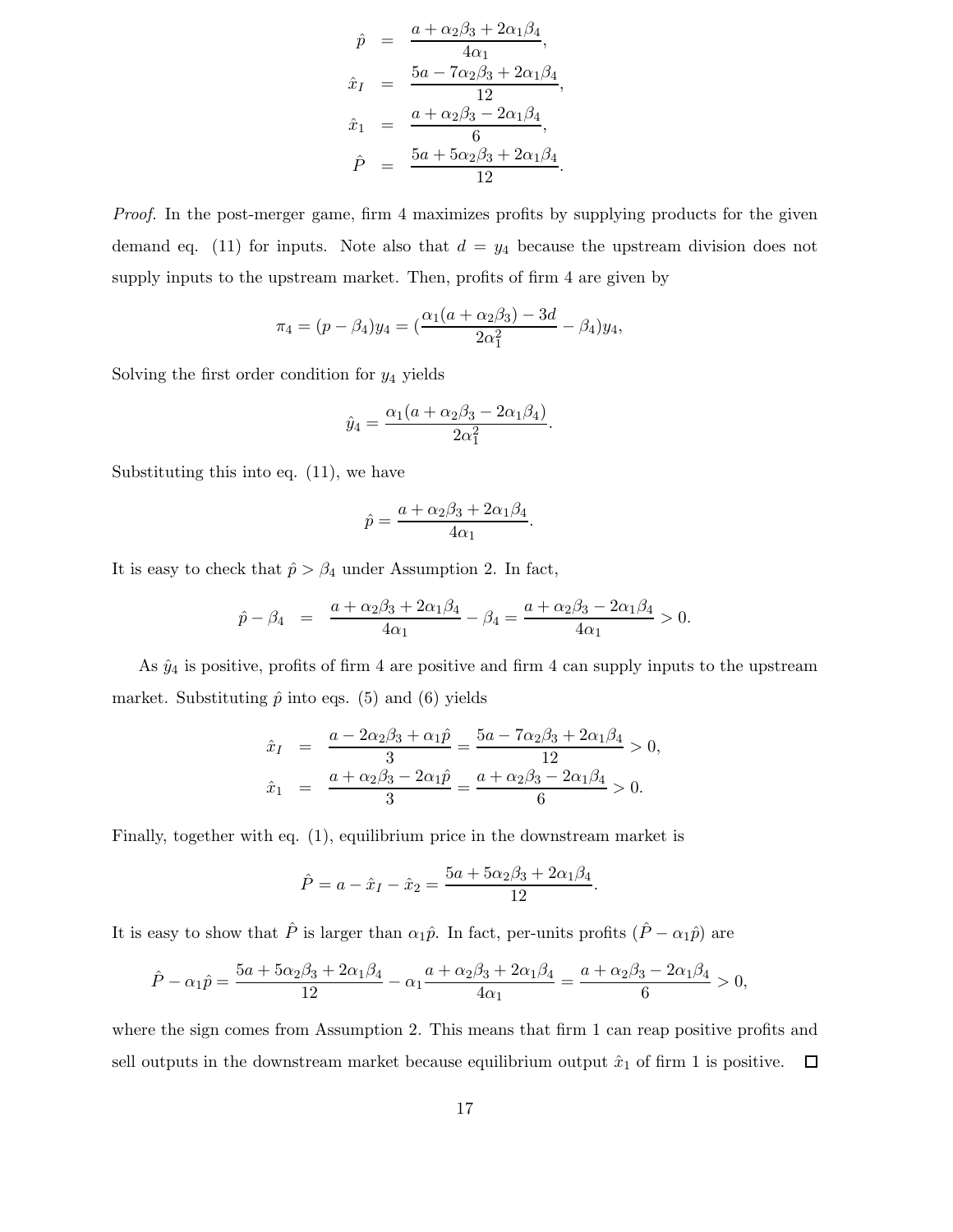It is of some interest to note that the vertical integration does not exclude a rival firm from a market in spite of the fact that the integrated firm is the most competitive because the downstream division (firm 2) is more productive in view of Assumption 1 and the upstream division (firm 3) has advantages in costs in view of (4). Thus, these results are in a striking contrast with the effects of the vertical integration by the upstream monopolist, who can foreclose a rival from a market even if the downstream division does not have advantages in production technologies (see, for example, Lemma 1). In other words, even if the cost effect and the efficiency effect work for the integrated firm, a downstream rival can be viable in a duopoly game. On the other hand, the cost effect is so strong in the monopoly game that a rival has to exit from the market even if the efficiency effect is inactive. However, as was shown above, even if both the cost and efficiency effects do work for the duopolist, the integration does not enable the upstream duopolist to exclude a rival from the market. Thus, the strength of the cost effect depends upon upstream market structure.

Moreover, the firm can reap the maximum profits by not supplying inputs to a market because  $\hat{y}_3 = 0$  in Lemma 3. As the downstream division does not purchase inputs in the upstream market, this result is similar to the Salinger (1988) model, where the integrated firms do not participate in an upstream market.<sup>5</sup> This reminds us of " keiretu " in Japanese manufacturing industries. For example, Toyota has purchased inputs (or parts) solely from its subcontractors and so has Nissan. The subcontractors of Toyota have not supplied their products to Nissan and *vice versa*, though the situations have recently been changing. Our results above may be similar to these situations. The model explains situations of " keiretu ", in which parties to the contract are not allowed to trade with firms not concerned with the contract. If firm 1 integrates with upstream firm 3, it will be shown that the integrated firm may maximize profits by not supplying inputs to the upstream market.<sup>6</sup>

There are two important controversial questions on effects of the vertical merger on a market: is it anti-competitive and does it promote market efficiency? The present model can answer these questions. We first examine if it is anti-competitive or not. Our Lemma 3 shows that the merger is not anti-competitive in the duopoly game because rival firms are not excluded by the merger. However, it follows from Lemma 1 that the vertical merger enables the upstream monopolist to

<sup>&</sup>lt;sup>5</sup>Chen and Riordan (2007) observed that vertical integration enables the integrated firm to preempt an upstream independent firm.

 $\frac{6}{\partial y_3}$  > 0 for positive *y*<sub>3</sub>, *y*<sub>4</sub>. If the best response functions of two firms intersect in the first quadrant, then  $\hat{y}_3 > 0$  and the upstream division can maximize profits by supplying inputs to the upstream market. However, calculations similar to previous ones will show that  $\hat{y}_3 = 0$ .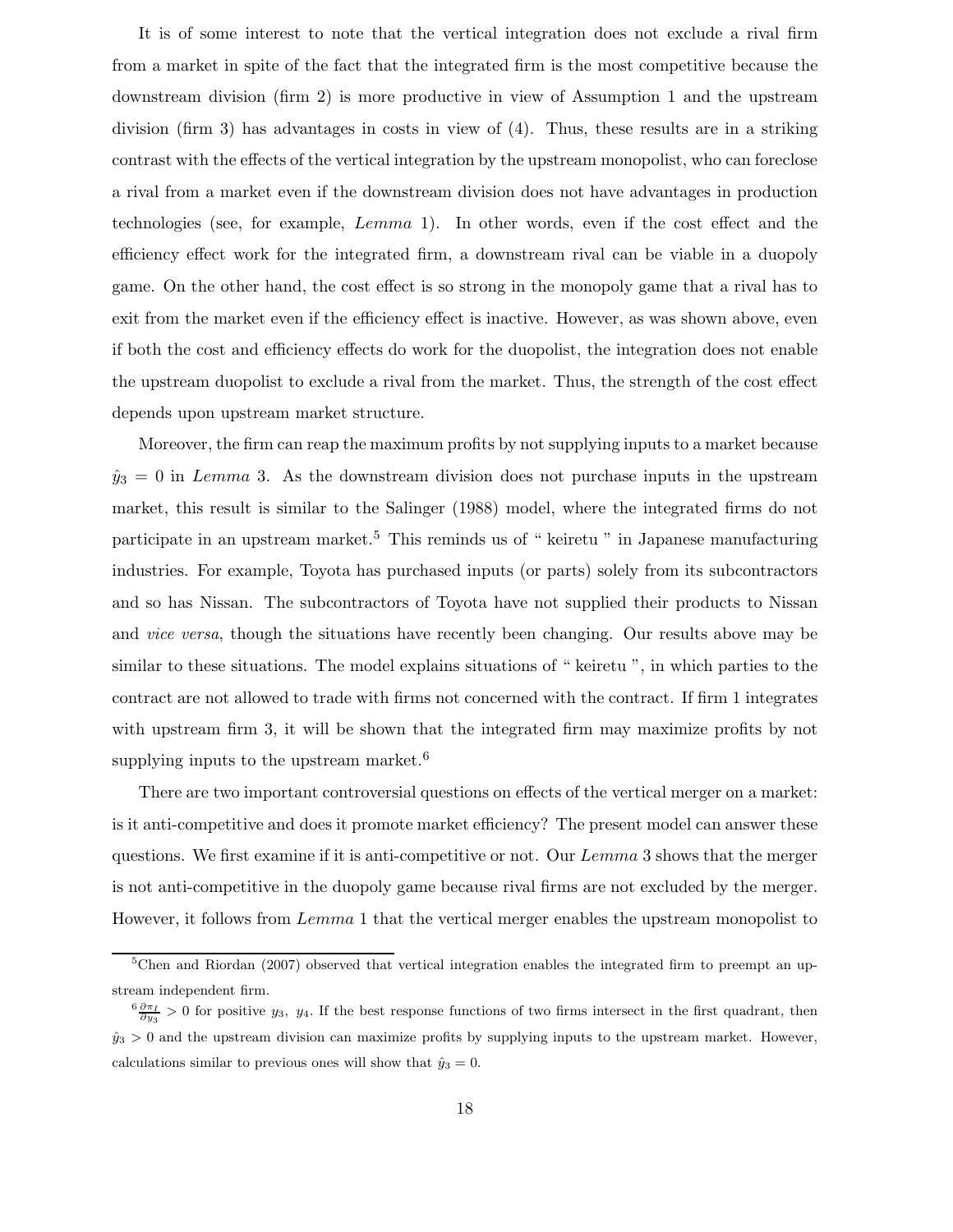drive a rival out of a downstream market when an integrated upstream monopoly has equally productive facilities (*i.e.*,  $\alpha = 1$ ). Thus, the answer to the first issue depends crucially upon upstream market structure. However, Chen and Riordan (2007) concluded in *Prop. 2* that the answer is independent of upstream market structure.

Second, it is possible to examine whether the one-sided vertical merger improves market efficiency or not. If the vertical merger improves efficiency in a market, post-merger market prices decline. Usually, it has been considered that the merger confers more monopoly power to the integrated firm and enables the firm to control a market. Then, the merger results in aggravating market efficiency. However, it is not easy to show which is correct. We can be more precise than this:

**Proposition 2.** *One-sided vertical integration of firm 2 and 3 is neutral in competitiveness, but it does promote market efficiency.*

*Proof.* As shown in *Lemma* 3 and the argument above, firm 4 can reap positive profits by supplying inputs in the upstream market. Moreover, it will be shown that firm 1 can be viable in the downstream market. Profits of firm 1 are given by  $\hat{x}_1 \times (\hat{P} - \alpha_1 \hat{p})$ , where  $\hat{x}_1$  is positive in view of Lemma 3. Per-units profits  $(\hat{P} - \alpha_1 \hat{p})$  were shown in Lemma 3 to be positive.

Thus, the independent firm can be viable in the post-merger game. The one-sided merger is neutral from the viewpoint of the competitiveness of a market.

It follows from Lemmas 2 and 3 that we can compare equilibrium prices in pre- and postmerger game:

$$
P_N - \hat{P} = \frac{a(7\alpha_1^2 - 4\alpha_1\alpha_2 + 7\alpha_2^2) + 2(\alpha_1^3 + \alpha_2^3)(\beta_3 + \beta_4)}{18(\alpha_1^2 - \alpha_1\alpha_2 + \alpha_2^2)} - \frac{5a + 5\alpha_2\beta_3 + 2\alpha_1\beta_4}{12}
$$
  
\n
$$
= \frac{-(\alpha_1^2 - 7\alpha_1\alpha_2 + \alpha_2^2)a + (\alpha_1^2 - \alpha_1\alpha_2 + \alpha_2^2)(-6\alpha_1\beta_4 - 15\alpha_2\beta_3 + 4(1 + \alpha)\alpha_2(\beta_3 + \beta_4))}{36(1 - \alpha + \alpha^2)}
$$
  
\n
$$
= \frac{-(\alpha_1^2 - 7\alpha_1\alpha_2 + \alpha_2^2)a + (\alpha_1^2 - \alpha_1\alpha_2 + \alpha_2^2)(-6\alpha_1\beta_4 - 15\alpha_2\beta_3 + 4\alpha_2(\beta_3 + \beta_4) + 4\alpha_1(\beta_3 + \beta_4))}{36(1 - \alpha + \alpha^2)}
$$
  
\n
$$
= \frac{-(\alpha_1^2 - 7\alpha_1\alpha_2 + \alpha_2^2)a + (\alpha_1^2 - \alpha_1\alpha_2 + \alpha_2^2)(-11\alpha_2\beta_3 + 4\alpha_1\beta_3 + 4\alpha_2\beta_4 - 2\alpha_1\beta_4)}{36(\alpha_1^2 - \alpha_1\alpha_2 + \alpha_2^2)}
$$
  
\n
$$
\geq \frac{-(\alpha_1^2 - 7\alpha_1\alpha_2 + \alpha_2^2)a + (\alpha_1^2 - \alpha_1\alpha_2 + \alpha_2^2)(4\alpha_1\beta_3 - 4\alpha_1\beta_3 - 7\alpha_2\beta_3 + 2\beta_4(2\alpha_2 - \alpha_1))}{36(\alpha_1^2 - \alpha_1\alpha_2 + \alpha_2^2)}
$$
  
\n
$$
\geq \frac{-(\alpha_1^2 - 7\alpha_1\alpha_2 + \alpha_2^2)a + (\alpha_1^2 - \alpha_1\alpha_2 + \alpha_2^2)(4\alpha_1\beta_3 - 4\alpha_1\beta_3 - 7\alpha_2\beta_
$$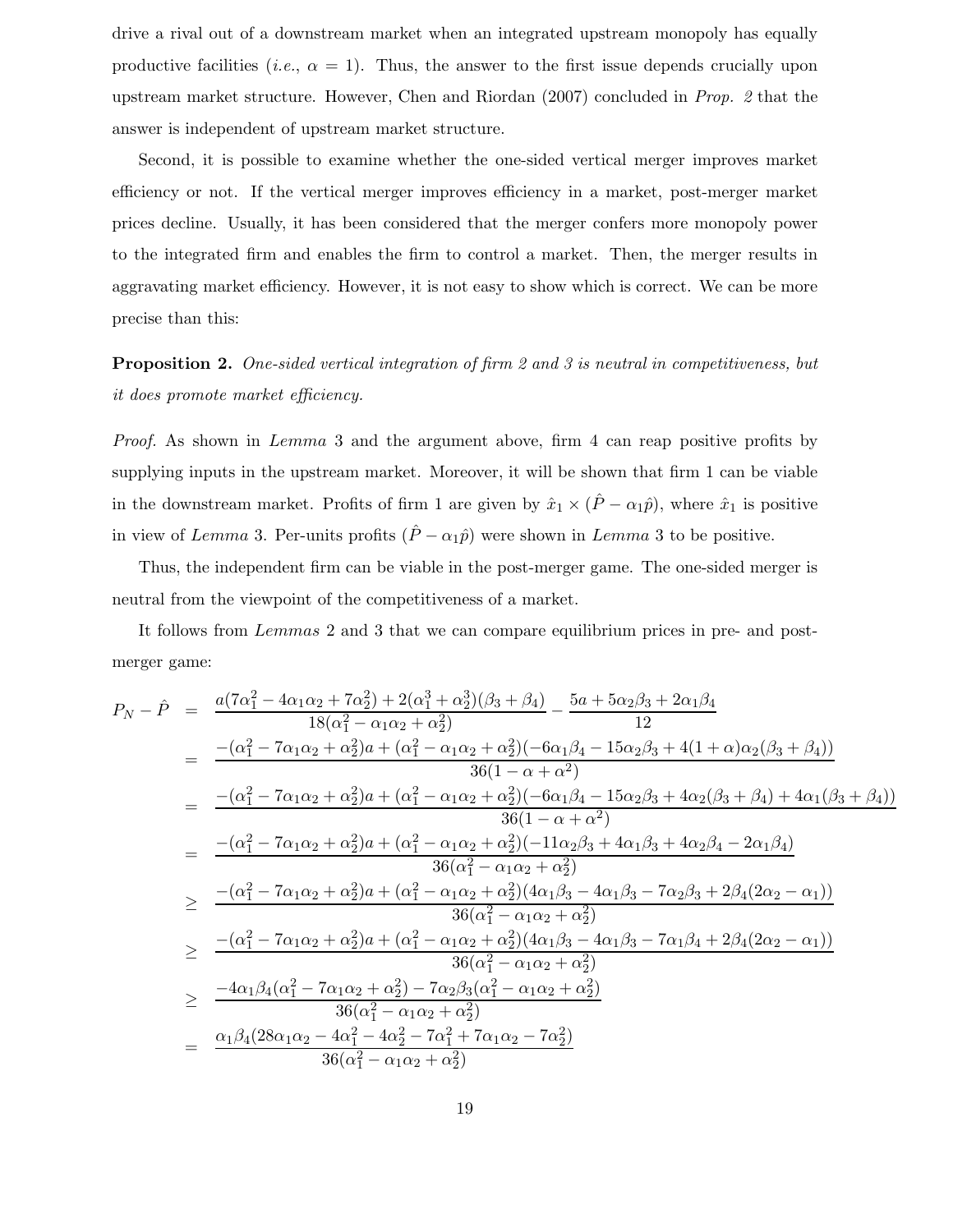$$
= \frac{\alpha_1 \beta_4 (35\alpha_1\alpha_2 - 11\alpha_1^2 - 11\alpha_2^2)}{36(\alpha_1^2 - \alpha_1\alpha_2 + \alpha_2^2)}
$$

$$
= \frac{\alpha_1 \beta_4 (35\alpha - 11\alpha^2 - 11)}{36(1 - \alpha + \alpha^2)} > 0,
$$

where the inequality comes from Assumptions 1 and 2. The calculations above show that equilibrium price is higher in the pre-merger game than in the post-merger game:  $P_N > \hat{P}$ . Equilibrium price goes down after the merger. This means that the merger promotes market efficiency.  $\Box$ 

It was shown in Yang and Kawashima (2008) that in the monopoly and the duopoly games, the vertical integration causes equilibrium downstream prices to go down. Together with this proposition, whether the upstream market is a monopoly or not, the answer to the second question is that the integration results in higher market efficiency.

Noting that tying is equivalent to  $\alpha_1 = \alpha_2$  in this model, we can examine effects of tying by using our model. When  $\alpha_1$  is equal to  $\alpha_2$ ,  $\hat{x}_2$ ,  $(\hat{p}-\beta_4)$  and  $(\hat{P}-\alpha_1\hat{p})$  are positive, and then firm 2 can reap positive profits. In fact, it follows from Lemma 3 that for  $\alpha_1 = \alpha_2$ ,

$$
\begin{array}{rcl}\n\hat{x}_2 &=& \frac{a + \alpha_2 \beta_3 - 2\alpha_2 \beta_4}{6} = \frac{a + \alpha_1 (\beta_3 - \beta_4)}{6} > 0, \\
\hat{p} - \beta_4 &=& \frac{a + \alpha_2 \beta_3 + 2\alpha_1 \beta_4}{4\alpha_1} - \beta_4 = \frac{a + \alpha_1 \beta_3 - 2\alpha_1 \beta_4}{4\alpha_1} > 0, \\
\hat{P} - \alpha_1 \hat{p} &=& \frac{a + \alpha_1 \beta_3 - 2\alpha_1 \beta_4}{6} > 0,\n\end{array}
$$

where inequalities are due to Assumption 2. Thus, tying is not anti-competitive. Our results are in a stark contrast with those for the merger in the monopoly game. In fact, as *Proposition* 1 has shown, the merger enables the integrated upstream monopolist to drive a rival from the market whose downstream division has the same productivity as the independent firm. On the other hand, tied sales by firms in the duopoly game do not drive a rival from a market even if the merged firm has an efficient downstream division. Effects of the merger depend upon market structures in the upstream market.

Now we can establish:

**Proposition 3.** *Tied sales are anti-competitive in the monopoly game, but not in the duopoly game.*

Tie-in sales are a ubiquitous business practice. For example, in the auto industry a car is sold with an air-conditioner which is usually supplied by subcontracting firms. Thus, this may be regarded as one example of tying. This market is featured by the fact that there is no upstream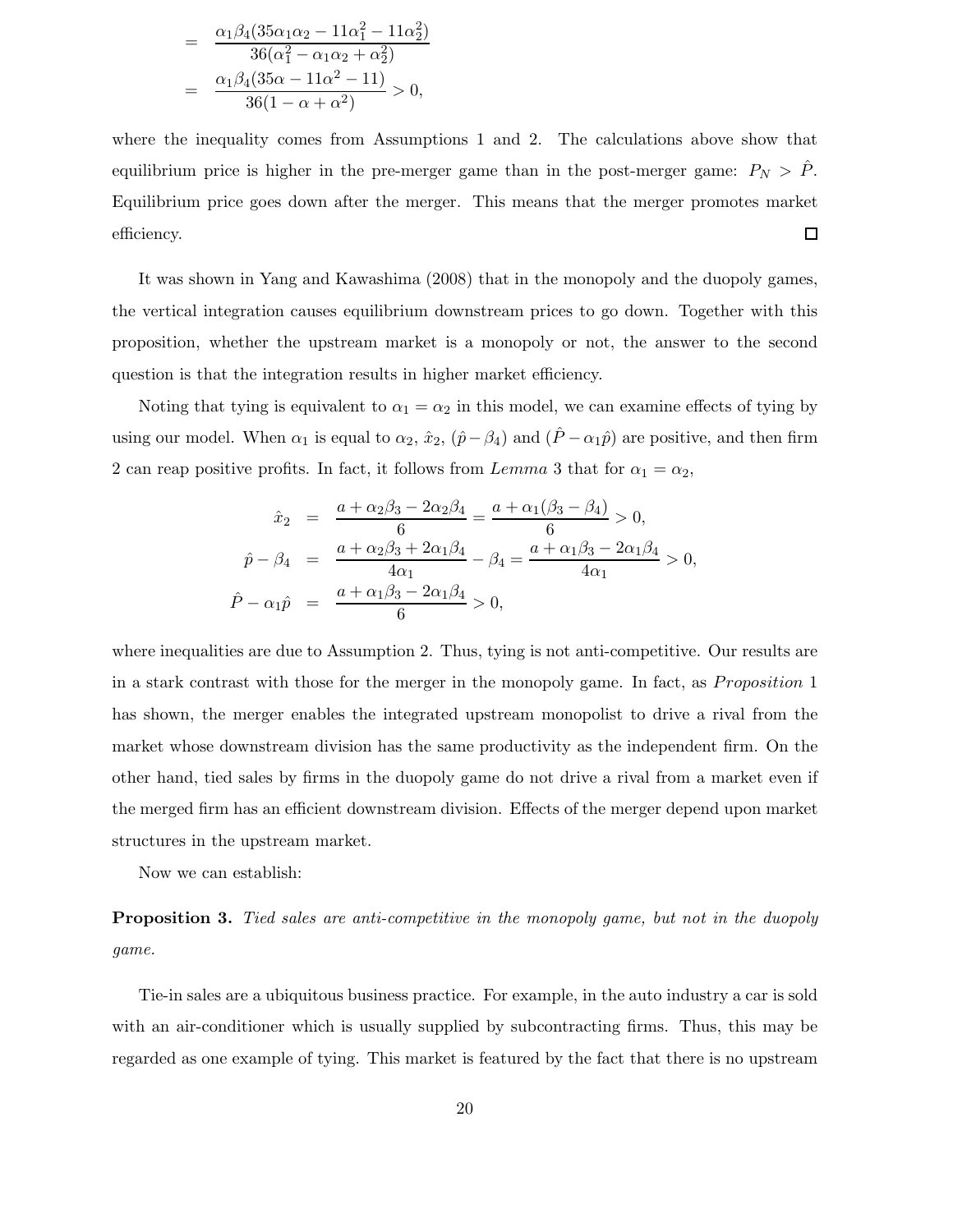monopolist. As with the case of the Japanese auto industry, *Proposition* 2 implies that tying a car with an air-conditioner does not foreclose a rival firm from a market. Although the details of the two examples are different from our theoretical model, they illustrate the empirical relevance of our arguments.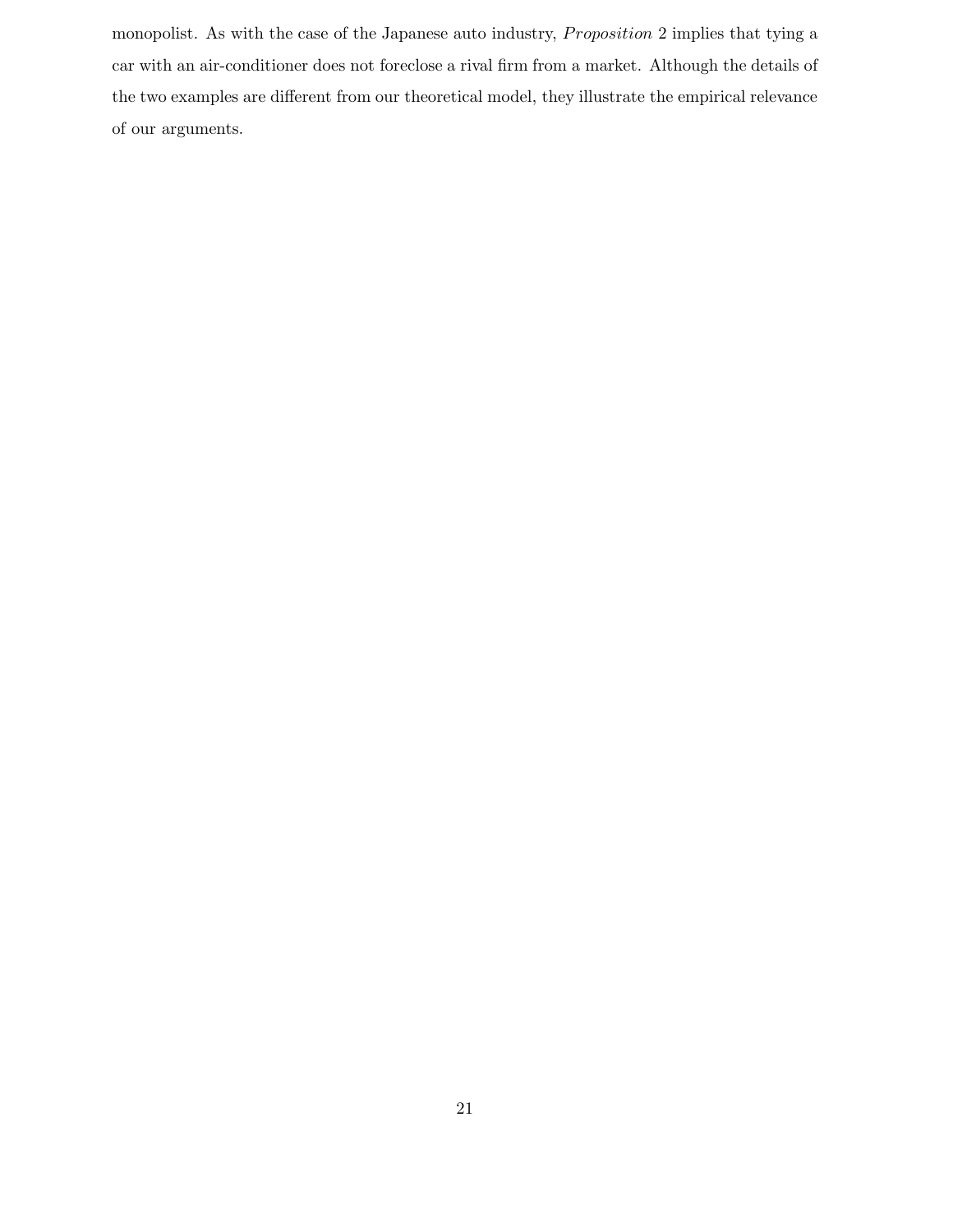### **4 Conclusions**

The present model has been applied to examine conditions under which the vertical integration *per se* causes market foreclosure and when it does not. The integration has two distinct effects on a market: (1) the cost effect which comes from the fact that the integration enables the integrated firm to get access to inputs at lower costs, and (2) the efficiency effect which comes from the fact that the integrated firm owns a downstream division. Both the cost and efficiency effects exert influences on market prices. If an upstream monopolist merges with an equally efficient downstream firm, the monopolist can exploit leverage in the downstream market and exclude the rival from the market. The cost effect (or leverage) is strong enough for the integrated firm to exclude the rival from a market. On the other hand, when the merged firm has advantages in costs and production relative to an independent firm in the duopoly game, market foreclosure does not take place because the cost effect (or leverage) of the duopolist is not strong and hence the integration does not exclude the independent from the market.

Our analysis can also shed some light on tied sales. Tied sales are a special form of the vertical integration. Tying by the upstream monopolist excludes a rival from the downstream market. In fact, MS is a *de facto* upstream monopolist in computer OS market and MS Windows has been sold with IE installed. Consequently, tying by MS has resulted in the foreclosure of Netscape's Navigator web browser. From the viewpoint of welfare, the vertical integration results in lower downstream prices even if the foreclosure occurs. Although it is anti-competitive because the number of rivals is reduced, it nevertheless promotes market efficiency by lowering prices. Thus, there is no trade-off between anti-competitiveness and market efficiency.

In a one-sided vertical integration game, firm 2 and 3 are merged and the upstream division does provide throughputs only to the downstream division. This is similar to "keiretu" of Japanese industries. This is a game in which an efficient upstream firm and an efficient downstream firm merge. Moreover, as mentioned in Footnote 5, our result above is independent of the pair of firms which merge. Our future work will explore games in which the upstream division of the merged firm supplies inputs to the upstream market.

There are several limitations to our model. For example, it was assumed that the upstream and the downstream divisions of the integrated firm have constant returns to scale. If the upstream division exhibits increasing returns to scale, it is probable that the division can maximize profits by supplying inputs to the upstream market. The model assumes a linear demand function. This enabled us to make our model tractable. However, when we try other demand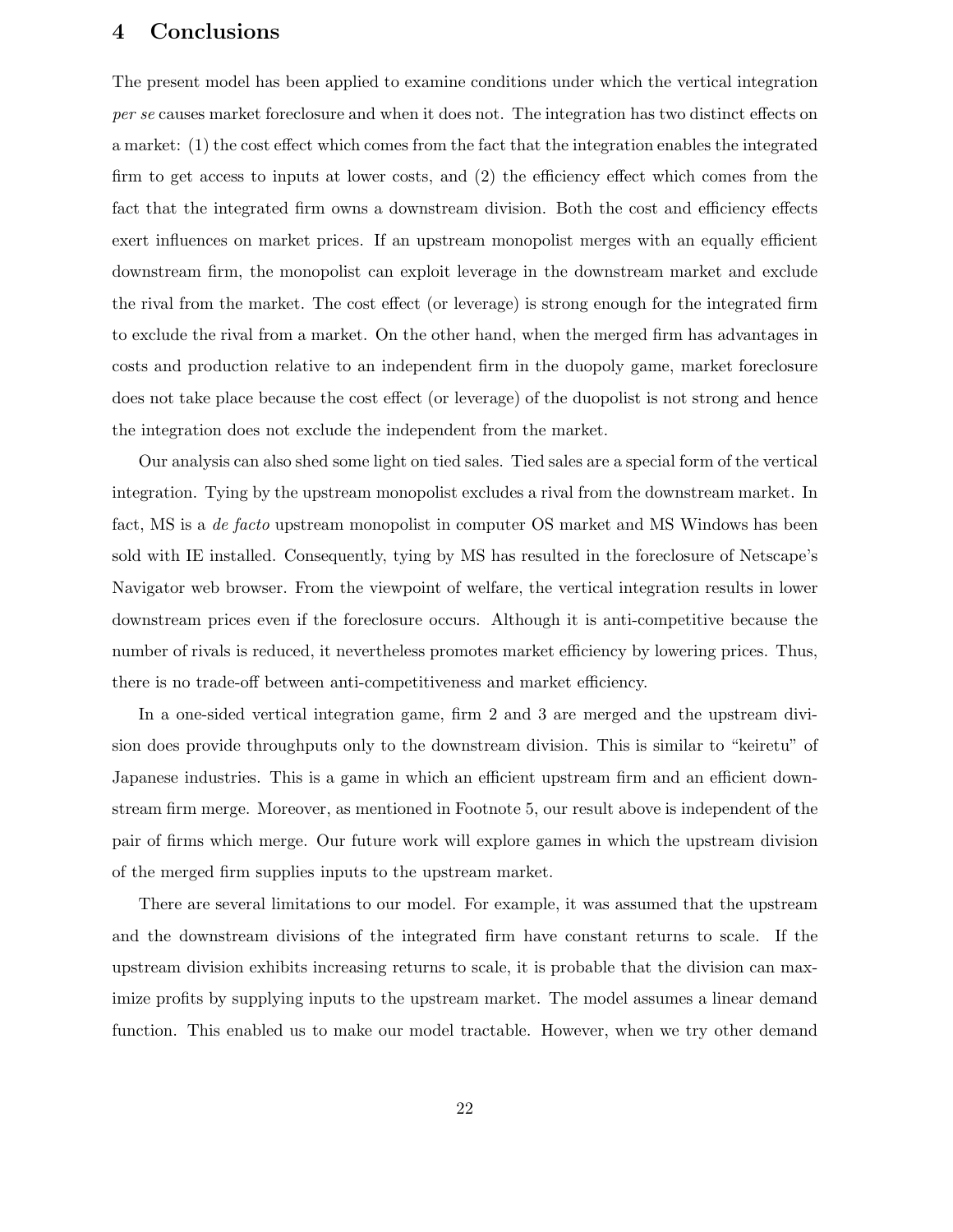functions, it may be very difficult to solve the two-stage games even with complete and perfect information because it is necessary to derive an upstream demand from downstream equilibrium outputs. It is easy to solve for downstream equilibrium, but it is hard to solve for upstream equilibrium. Until now we have not found other demand functions which enable us to explicitly solve the two-stage games.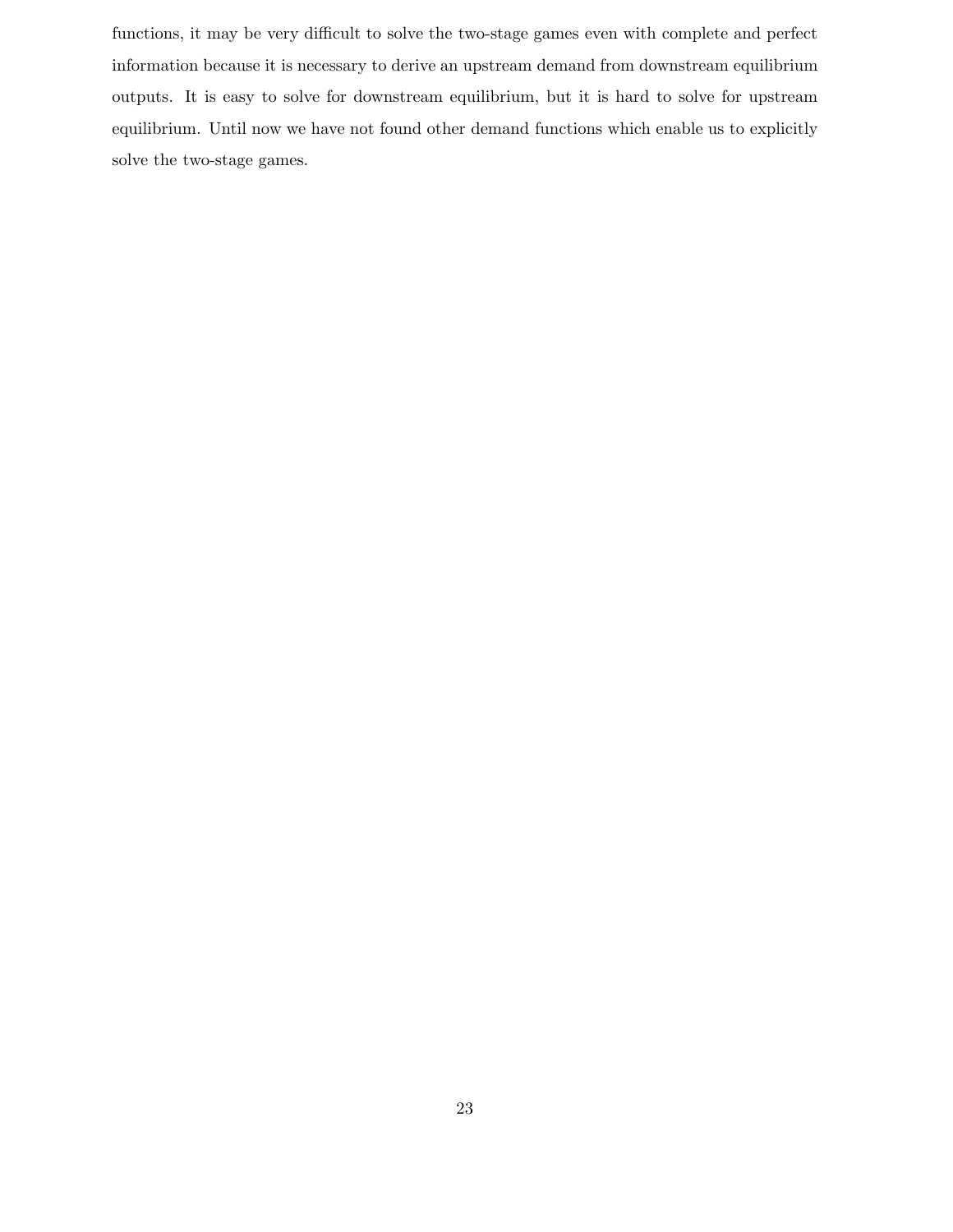## **References**

- [1] Bork, R.H.(1978) *The Antitrust Paradox: A Policy at War with Itself*. New York: Basic Books.
- [2] Chen, Y.(2001) "On Vertical Mergers and Their Competitive Effects", *Rand Journal of Economics*, 32(4), pp.667-685.
- [3] Chen, Y. and Riordan, M.H.(2007) "Vertical Integration, Exclusive Dealing, and *ex post* Cartelization", *Rand Journal of Economics*, 38(1), pp. 1-21.
- [4] Choi, J.P. and Yi, S-S.(2000) "Vertical Foreclosure and the Choice of Input Specification,"*Rand Journal of Economics*, 31,pp. 717-743.
- [5] Church, J. and Gandal, N.(2000) "Systems Competition, Vertical Merger, and Foreclosure," *Journal of Economics and Management Strategy*, 9, pp. 25-51.
- [6] Hart, O. and Tirole, J.(1990) "Vertical Integration and Market Foreclosure", *Brookings Papers on Economic Activity*, "Microeconomics":Brookings Institution, Washington, pp. 205-286.
- [7] Hortacsu, A. and Syverson, C.(2007) "Cementing Relationships: Vertical Integration, Foreclosure, Productivity, and Prices", *Journal of Political Economy,115,* pp. 250-301.
- [8] Ma, C.-T.A.(1997) "Option Contracts and Vertical Foreclosure",*Journal of Economics and Management Strategy*,6,pp. 725-753.
- [9] Ordover, J., Saloner G., and Salop, S.(1990) "Equilibrium Vertical Foreclosure", *American Economic Review*, 80(1), pp. 127-142.
- [10] Riordan, M.H.(1998) "Anticompetitive Vertical Integration by a Dominant Firm", *American Economic Review*, 88,pp. 1232-1248.
- [11] Salinger, M.A.(1988) "Vertical Mergers and Market Foreclosure", *Quarterly Journal of Economics*, 103(2), pp. 345-356.
- [12] Salinger, M.A.(1991) "Vertical Mergers in Multi-Product Industries and Edgeworth's Paradox of Taxation", *Journal of Industrial Economics*, 40, pp. 545-556.
- [13] Scherer, F.M.(1980) *Industrial Market Structure and Economic Performance, 2rd.ed.*, Chicago: Rand MacNally College Publishing Co.